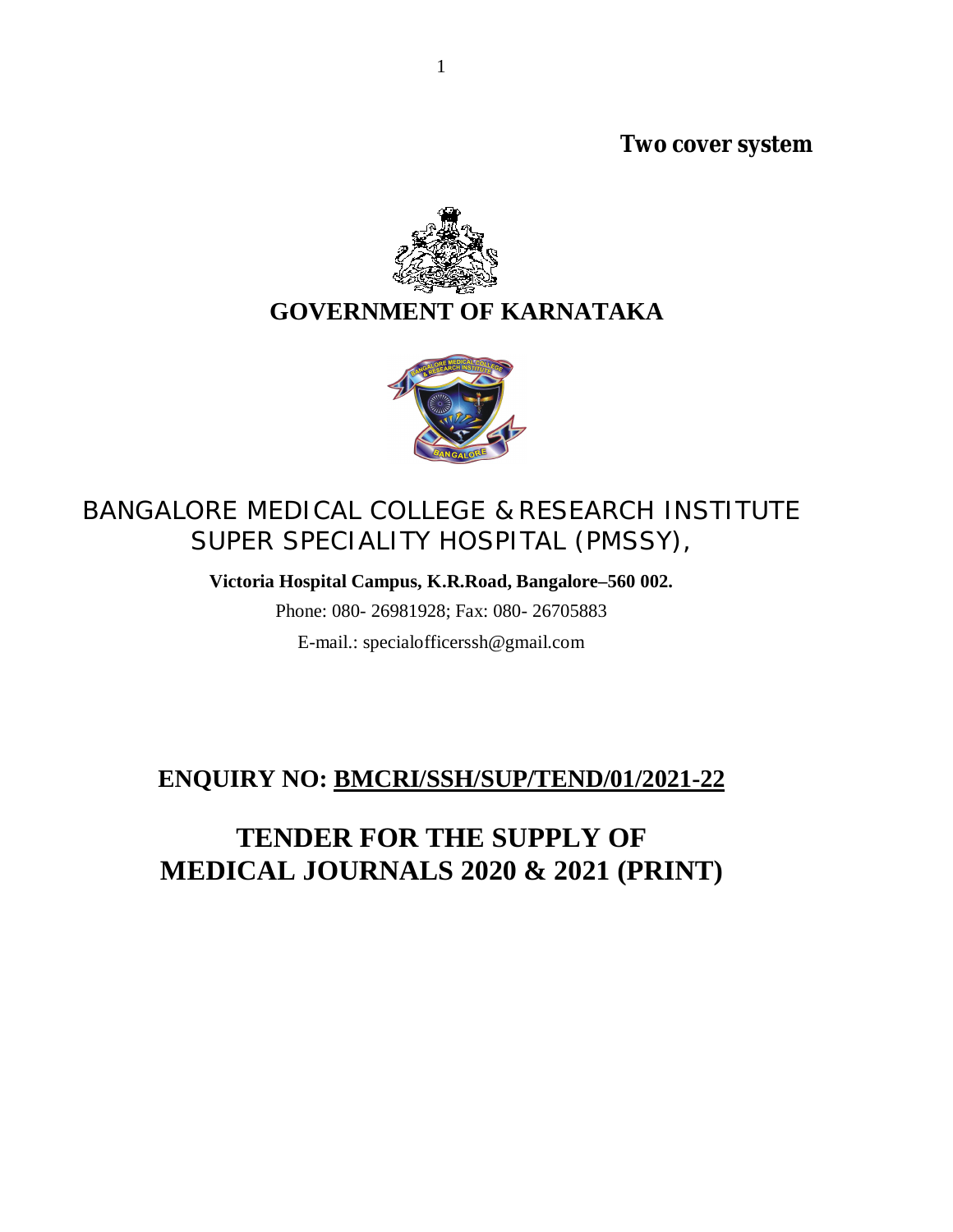# **CHECK LIST**

# *DOCUMENTS TO BE ENCLOSED ALONG WITH TENDER*

**(Papers to be uploaded)**

| 1) Name of the Tenderer                                                                                                                                               |                                   |            |                |
|-----------------------------------------------------------------------------------------------------------------------------------------------------------------------|-----------------------------------|------------|----------------|
|                                                                                                                                                                       |                                   |            |                |
|                                                                                                                                                                       |                                   |            |                |
| 3) Annual Turnover for last 3 years certified by<br><b>Chartered Accountant</b>                                                                                       | PAGE NO.                          | <b>YES</b> | NO             |
| 4) Attested copy of registered dealer                                                                                                                                 | PAGE NO.                          | <b>YES</b> | NO             |
| 5) Attested copy of Publisher license<br>for the Print Journals, if tenderer is a<br><b>Publisher</b>                                                                 | PAGE NO.                          | <b>YES</b> | N <sub>O</sub> |
| 6) Attested copy of Authorized Agency<br>certificate form Publisher in format<br>Section XIII if tenderer is an authorized agent.                                     | PAGE NO.                          | <b>YES</b> | N <sub>O</sub> |
| 7) List of Print Journals supplied supply letter<br>from the organization (As per section - XII)                                                                      | PAGE NO.                          | <b>YES</b> | NO.            |
| 8) Self declaration stating the firm is<br>not black listed with any Government<br><b>Quasi Government Organizations and will</b><br>not supply Journals old editions | PAGE NO.                          | <b>YES</b> | NO.            |
| 09) D.D. amount towards TENDER FEE (D.D.<br>No. Date and Name of the Bank)                                                                                            | PAGE NO.                          | <b>YES</b> | NO.            |
|                                                                                                                                                                       | <b>Signature of the Tenderer.</b> |            |                |

**Authorised Signatory,**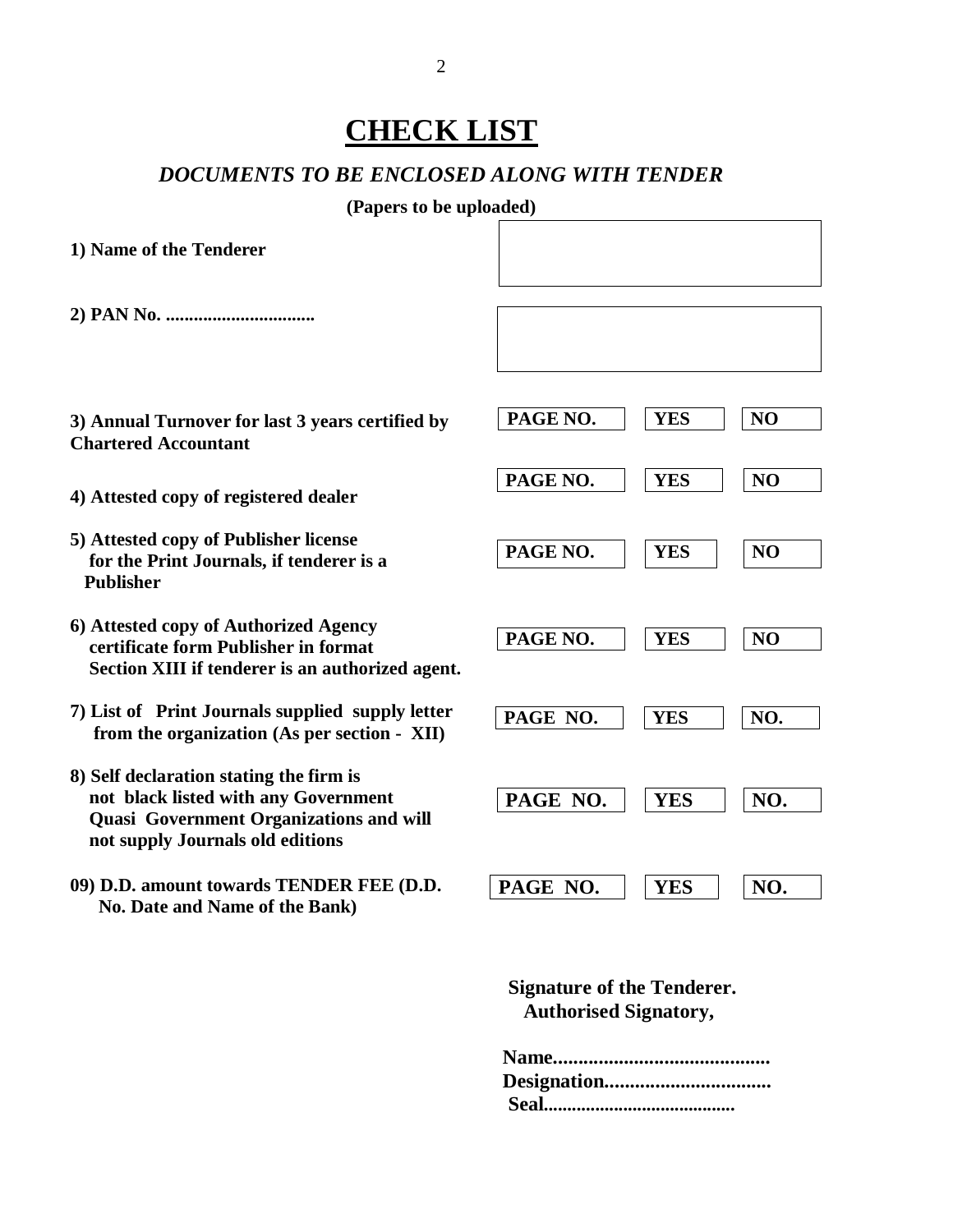## $K/G - 2$

## **GOVERNMENT OF KARNATAKA**

# BANGALORE MEDICAL COLLEGE & RESEARCH INSTITUTE SUPER SPECIALITY HOSPITAL (PMSSY),

## **Victoria Hospital Campus, K.R.Road, Bangalore–560 002.**

## **TENDERS FOR THE SUPPLY OF MEDICAL JOURNALS (PRINT)**

TENDER REFERENCE : BMCRI/SSH/SUP/TEND/01/2021-22, Dated:03/08/2021

| 10/08/2021                |
|---------------------------|
|                           |
| 13/09/2021 before 4-30 pm |
|                           |
| 15/09/2021 at 2.30 pm     |
| 23/08/2021 at 2:30 pm     |
|                           |

## **PLACE OF OPENING OF E- TENDERS**

BANGALORE MEDICAL COLLEGE & RESEARCH INSTITUTE SUPER SPECIALITY HOSPITAL (PMSSY),

**Victoria Hospital Campus, K.R.Road, Bangalore–560 002**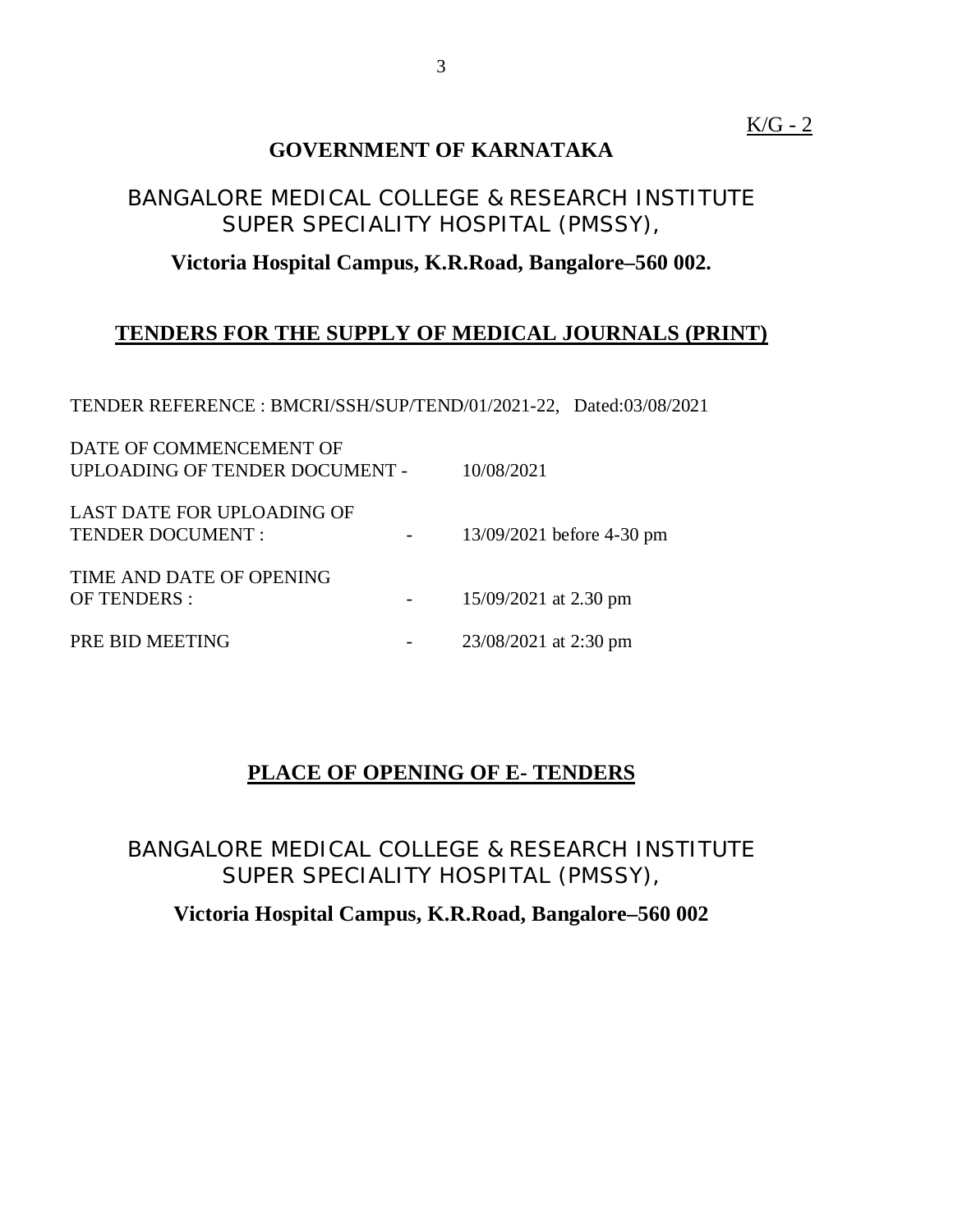## **SECTION I INVITATION FOR TENDERS (IFT)**

## **TENDERS FOR THE SUPPLY OF MEDICAL JOURNALS 2021 (PRINT)** IFT No. : BMCRI/SSH/SUP/TEND/01/2021-22, Dated:03/08/2021

- 1. The Special Officer, BMCRI Super Speciality Hospital (PMSSY), Victoria Hospital Campus, K.R. Road, Bangalore-2*,* invites tenders from eligible tenderers for the supply of the Medical Journals (Print) for the year 2020 & 2021.
- 2. The tenderers may submit separate tenders for any or all of the **journals** as listed. **Tenderers are advised to note the qualification criteria specified to qualify for Award of the Contract**.
- 3. Tender documents may be downloaded in the e-procurement portal in the mentioned web link <https://eproc.karnataka.gov.in>
- 4. Tenders must be accompanied by Earnest money deposit of the amount specified in the tender document, in the e-portal(Mode of payment: Credit card, Debit Card of the Axis Bank, NEFT,OTC)
- 5. Tender Processing Fee are as per the e-procurement Portal.
- 6. Non refundable tender form fee of Rs.5000/- shall be paid in the form of DD favoring "Special Officer BMC&RI Super Speciality Hospital (PMSSY)", Payable at Bangalore. The DD shall be submitted to the office of The Special Officer, BMC&RI Super Speciality Hospital (PMSSY) on or before 15/09/2021.
- 7. Other details can be seen in the tender documents.

Special Officer BMCRI-Super Speciality Hospital, Bangalore.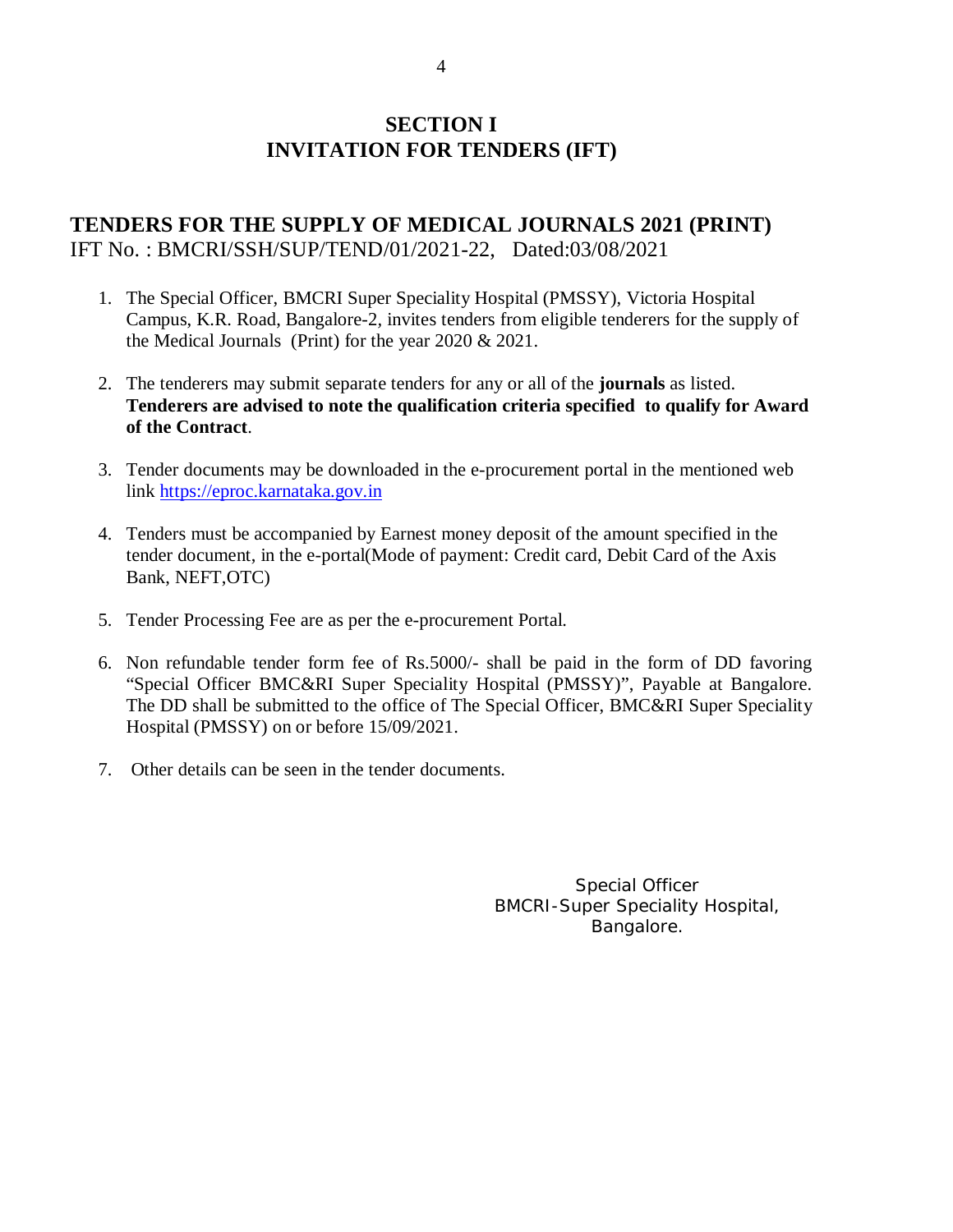## **SECTION II: INSTRUCTIONS TO TENDERERS TABLE OF CLAUSES**

#### **A. Introduction**

- 1. Eligible Tenderer
- 2. Cost of Tendering

#### **B. Tender Documents**

- 3. Contents of Tender Documents
- 4. Clarification of Tender Documents
- 5. Amendment of Tender Documents

#### **C. Preparation of Tenders**

- 6. Language of Tender
- 7. Documents Constituting the Tender
- 8. Tender Form
- 9. Tender Prices
- 10. Tender Currency
- 11. Documents Establishing Tenderer's Eligibility and Qualifications
- 12. Documents Establishing Goods Eligibility and Conformity to Tender Documents

 $\sum_{i=1}^n \alpha_i$ 

- 13. Earnest Money Deposit
- 14. Period of Validity of Tenders

#### **D. Submission of Tenders**

15. Modification and Withdrawal of Tenders

#### **E. Tender Opening and Evaluation of Tenders**

- 16. Opening of Tenders by the Purchaser
- 17.Clarification of Tenders
- 18. Preliminary Examination
- 19. Evaluation and Comparison of Tenders
- 20. Contacting the Purchaser

#### **F. Award of Contract**

- 21. Post-qualification
- 22. Award Criteria
- 23. Purchaser's Right to Vary Quantities at Time of Award
- 24. Purchaser's Right to Accept any Tender and to Reject any or all Tenders
- 25. Notification of Award
- 26. Signing of Contract
- 27.Performance Security
- 28. Corrupt and Fraudulent Practices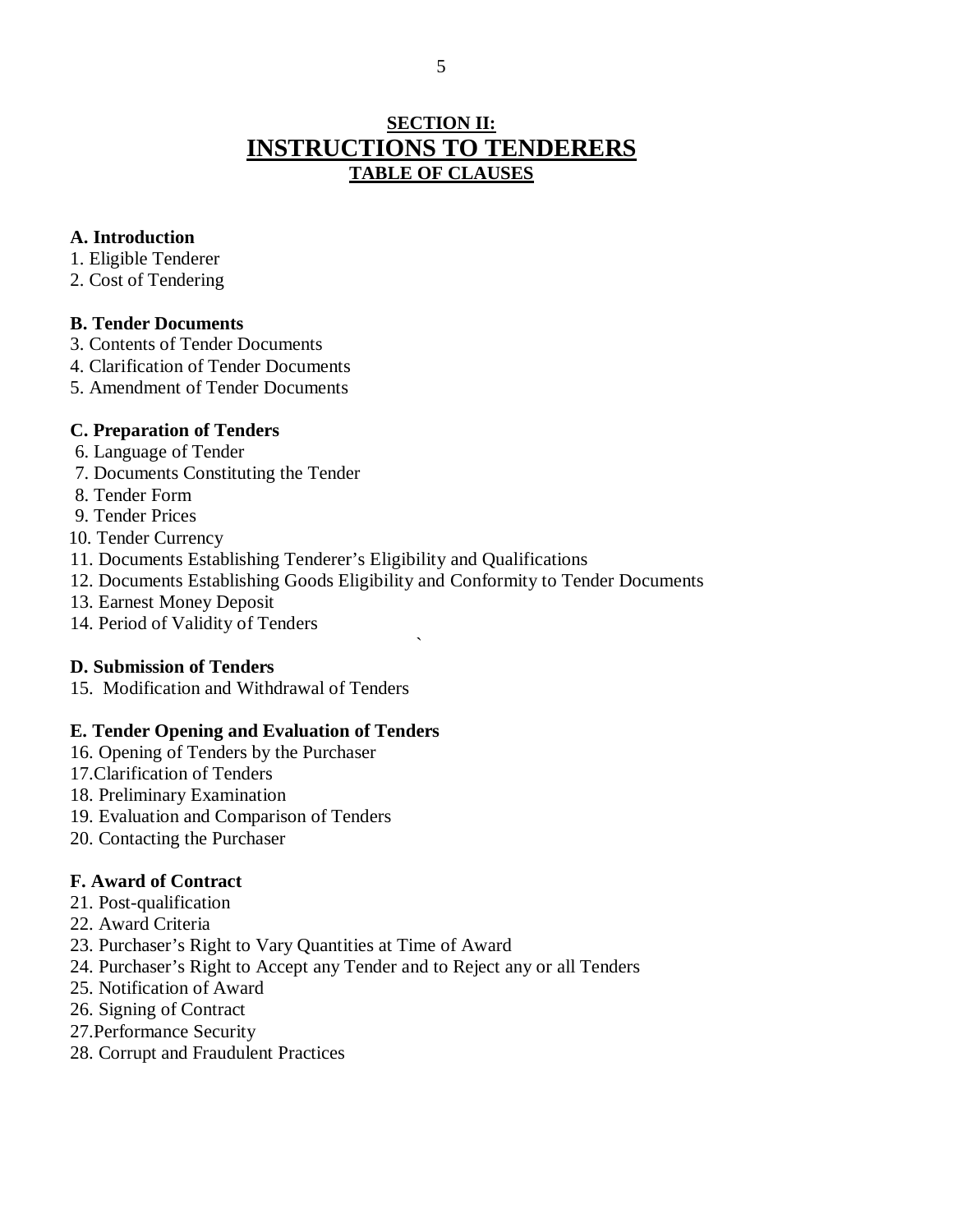## **SECTION II: INSTRUCTION TO TENDERERS**

#### **A. Introduction**

#### **1. Eligible Tenderer**

- **1.1** Tenderers should not be associated, or have been associated in the past, directly or indirectly, with a firm or any of its affiliates which have been engaged by the Purchaser to provide consulting services for the preparation of the design, specifications, and other documents to be used for the procurement of the goods to be purchased under this Invitation of Tenders.
- **1.2** Bidders shall not be under a declaration of ineligibility for corrupt and fraudulent practices issued by Government of Karnataka

#### **2. Cost of Tendering:**

 The Tenderer shall bear all costs associated with the preparation and submission of its tender, Special Officer, BMCRI Super Speciality Hospital (PMSSY), Bangalore hereinafter referred to as "the Purchaser", will in no case be responsible or liable for these costs, regardless of the conduct or outcome of the tender process.

#### **B. The Tender Documents**

#### **3. Contents of Tender Documents**

**3.1** The goods required, tendering procedures and contract terms are prescribed in the tender documents. In addition to the Invitation for Tenders, the tender documents include:

- Instruction to Tenderers (ITT) ;
- General Conditions of Contract (GCC);
- Special Conditions of Contract (SCC);
- Schedule of Requirements;
- Qualification criteria
- Tender Form :
- Contract Form:
- Performance Statement;
- Publisher's Authorization Form;
- **3.2** The Tenderer is expected to examine all instructions, forms, terms, and specifications in the tender documents. Failure to furnish all information required by the tender documents or submission of a tender not substantially responsive to the tender documents in every respect will be at the Tenderer's risk and may result in rejection of its tender.

#### **4. Clarification of Tender Documents**

A prospective Tenderer requiring any clarification of the tender documents may notify the Purchaser in writing address indicated in the Invitation for Tenders. The Purchaser will respond in writing to any request for clarification of the tender documents which it receives no later than 15 days prior to the deadline for submission of tenders prescribed by the Purchaser.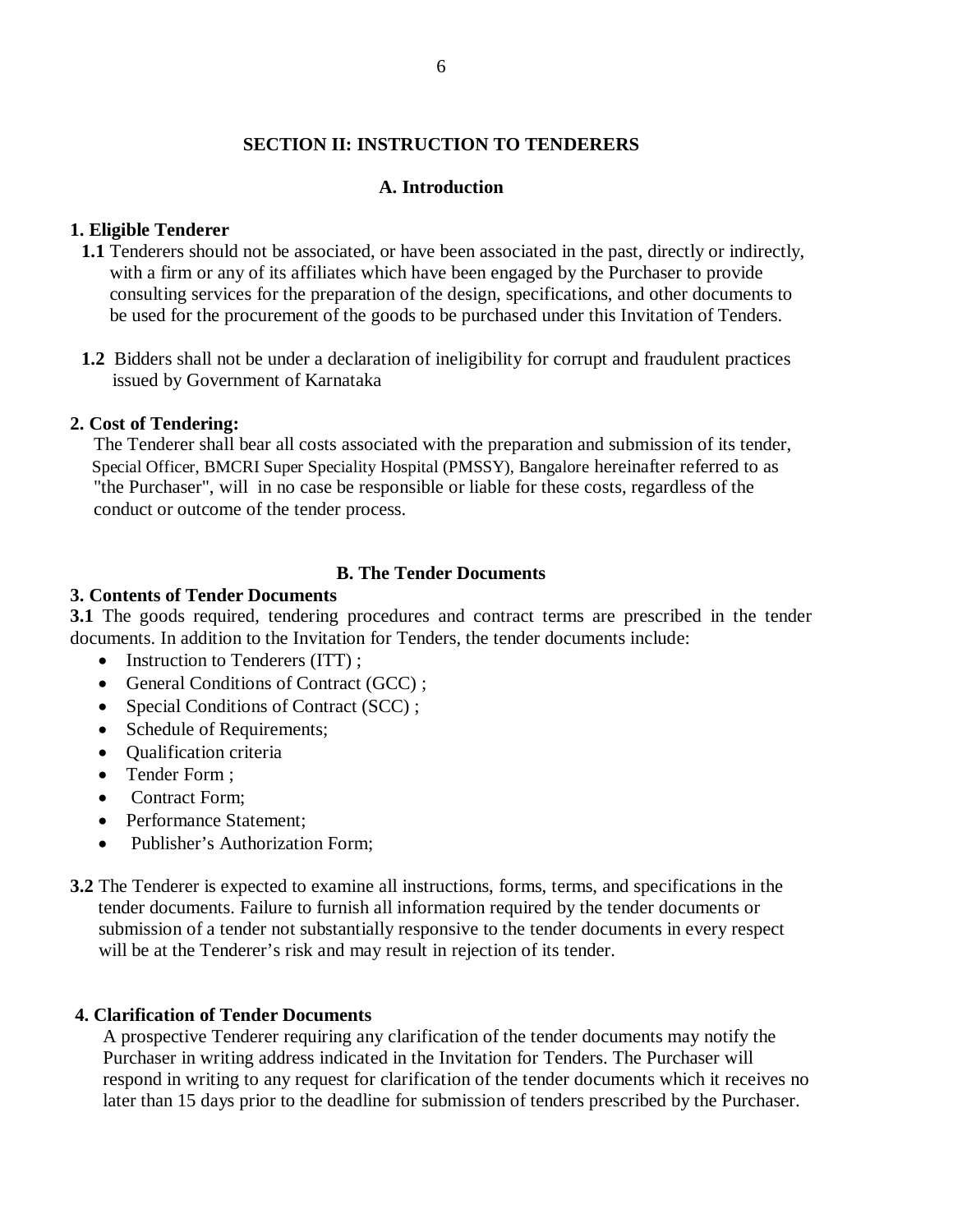Written copies of the Purchaser's response (including an explanation of the query but without identifying the source of inquiry) will be sent to all prospective tenderers which have received the tender documents.

## **5. Amendment of Tender Documents** .

- **5.1** At any time prior to the deadline for submission of tenders, the Purchaser may, for any reason, whether at its own initiative or in response to a clarification requested by a prospective tenderer, modify the tender documents by amendment.
- **5.2** All prospective tenderers who have received the tender documents will be notified of the amendment in writing or by cable or by fax, and will be binding on them.
- 5.3 In order to allow prospective tenderers reasonable time in which to take the amendment into account in preparing their tenders, the Purchaser, at its discretion, may extend the deadline for the submission of tenders.

## **D. Preparation of Tenders**

## **6. Language of Tender**

 The tender prepared by the Tenderer, as well as all correspondence and documents relating to the tender exchanged by the Tenderer and the Purchaser, shall be written in English language. Supporting documents and printed literature furnished by the Tenderer may be in another language provided they are accompanied by an accurate translation of the relevant passages in the English language in which case, for purposes of interpretation of the Tender, the translation shall govern.

## **7. Documents Constituting the Tender**

- 7.1 The tender prepared by the Tenderer shall comprise the following components:
- (a) A Tender Form and a Price Schedule completed in accordance with ITT Clauses 8, 9 and 10;
- (b) Documentary evidence established in accordance with ITT Clause 11 that the Tenderer is eligible to tender and is qualified to perform the contract if its tender is accepted;
- (c) Documentary evidence established in accordance with ITT Clause 12 that the goods and ancillary services to be supplied by the Tenderer are eligible goods and services and conform to the tender documents; and
- (d) Earnest money deposit furnished in accordance with ITT Clause 13.

## **8. Tender Form**

 The Tenderer shall complete the Tender Form and the Price Schedule furnished in the tender documents, indicating the goods to be supplied, a brief description of the goods, their country of origin, quantity and prices.

## **9. Tender Prices**

**9.1** The Tenderer shall indicate on the Price Schedule the unit prices and total tender prices of the goods it proposes to supply under the Contract. To this end, the tenderers are allowed the option to submit the tenders for any one or more schedules specified in the 'Schedule of Requirements' and to offer discounts for combined schedules. However, tenderers shall quote for the complete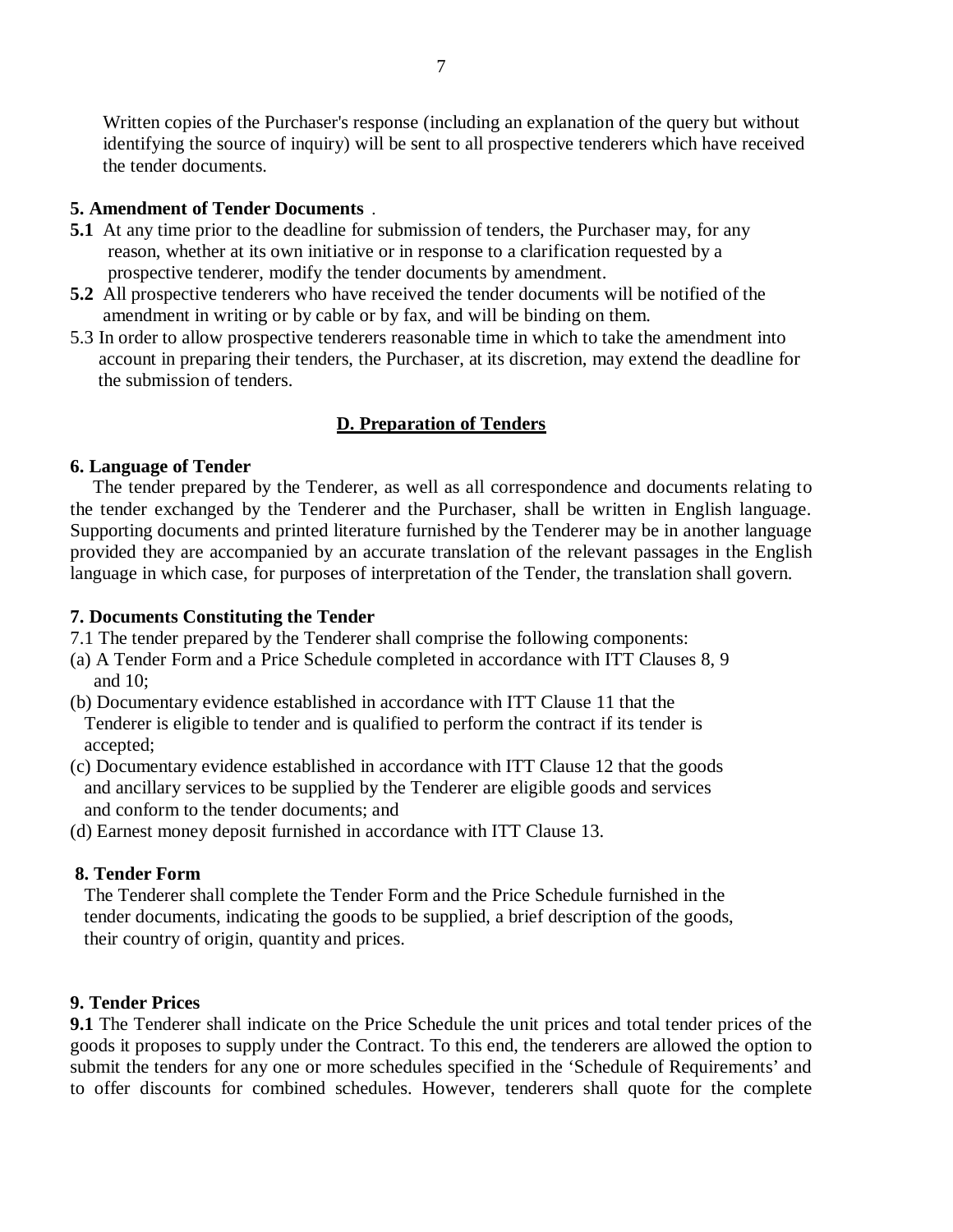requirement of goods and services specified under each schedule on a single responsibility basis, failing which such tenders will not be taken into account for evaluation and will not be considered for award .

**9.2** Prices indicated on the Price Schedule shall be entered separately in the following manner:

(i) the price of the goods, quoted (ex-works, ex-factory, ex-showroom, ex-warehouse, or off-theshelf, as applicable), including all duties and sales and other taxes already paid or payable on components and raw material used in the manufacture or assembly of goods quoted ex-works or ex-factory; or on the previously imported goods of foreign origin quoted ex-showroom, exwarehouse or off-the-shelf.

(ii) any Indian duties, sales and other taxes which will be payable on the goods if this Contract is awarded;

(iii) the price for inland transportation, insurance and other local costs incidental to delivery of the goods to their final destination; and

(iv) the price of other incidental services listed in the Special Conditions of Contract.

**9.3** The Tenderer's separation of the price components in accordance with ITT Clause 9.2 above will be solely for the purpose of facilitating the comparison of tenders by the Purchaser and will not in any way limit the Purchaser's right to contract on any of the terms offered.

**9.4** Prices quoted by the Tenderer shall be fixed during the Tenderer's performance of the Contract and not subject to variation on any account. A tender submitted with an adjustable price quotation will be treated as non-responsive and rejected, pursuant to ITT Clauses

## **10. Tender Currency**

Prices shall be quoted in Indian Rupees.

## **11. Documents Establishing Tenderer's Eligibility and Qualifications**

**11.1** Pursuant to ITT Clause 7, the Tenderer shall furnish, as part of its Tender, documents establishing the Tenderer's eligibility to tender and its qualifications to perform the Contract if its tender is accepted

**11.2** The documentary evidence of the Tenderer's qualifications to perform the Contract if its tender is accepted, shall establish to the Purchaser's satisfaction:

- (a) that, in the case of a Tenderer offering to supply goods under the contract which the Tenderer did not manufacture or otherwise produce, the Tenderer has been duly authorized (as per authorization form in Section XIII) by the goods' Manufacturer or producer to supply the goods in India. (The item or items for which Manufacturer's Authorization is required should be specified)
- (b) that the Tenderer has the financial, technical, and production capability necessary to perform the Contract and meets the criteria outlined in the Qualification requirements specified. To this end, all tenders submitted shall include the following information:
	- (i) The legal status, place of registration and principal place of business of the company or firm or partnership, etc.;
	- (ii) Details of experience and past performance of the tenderer on equipment offered and on those of similar nature within the past three/five years<sub>2</sub> and details of current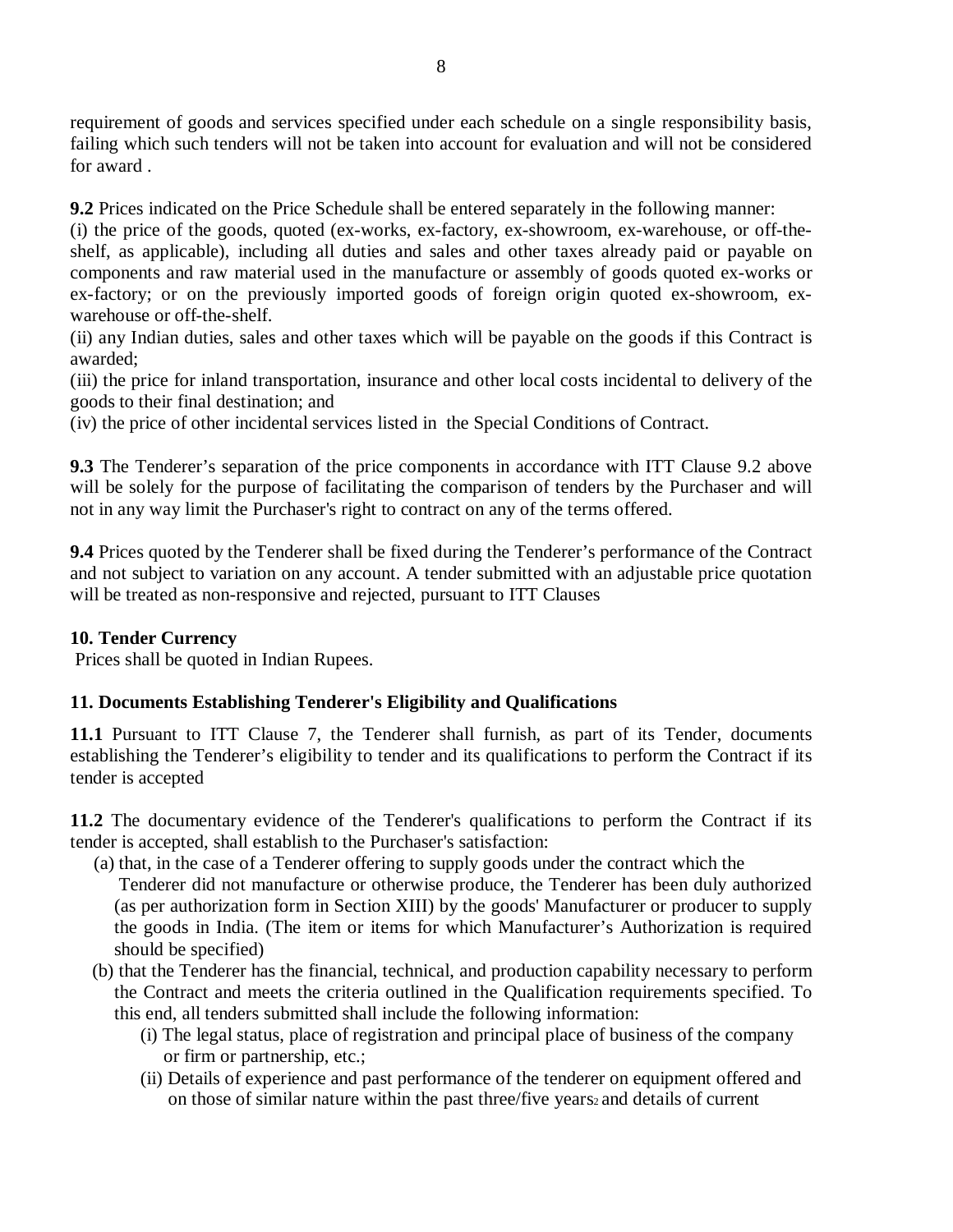contracts in hand and other commitments .

### **12. Documents Establishing Goods' Eligibility and Conformity to Tender Documents**

 The Tenderer shall furnish, as part of its tender, documents establishing the eligibility and conformity to the tender documents of all goods and services which the tenderer proposes to supply under the contract.

### **13. Earnest Money Deposit**

 The contractor/bidder Earnest Money Deposit (EMD) for participating is **EXEMPTED** as per **GO No. FD 675 Exp – 12/2020, Dated. 22.12.2020, However, EMD declaration** format as prescribed in Annexure – XVII, should be executed on

Karnataka Government Stamp Paper of the value of Rs. 200-00 (Rupees Two Hundred only) and uploaded.

**13.1** Pursuant to ITT Clause 7, the Tenderer shall furnish, as part of its tender, earnest money deposit in the amount as specified in - Schedule of Requirements.

**13.2** The earnest money deposit is required to protect the Purchaser against the risk of Tenderer's conduct which would warrant the security's forfeiture.

**13.3** The earnest money deposit shall be denominated in Indian Rupees and shall be paid online through e-portal

**13.4** Any tender not secured in accordance with ITT Clauses 13.1 and 13.3 above will be rejected by the Purchaser as non-responsive, pursuant to ITT Clause 22.

**13.5** Unsuccessful Tenderer's earnest money deposit will be discharged /returned as promptly as possible after the expiration of the period of tender validity prescribed by the Purchaser, pursuant to ITT Clause 14.

**13.6** The successful Tenderer's earnest money deposit will be discharged upon the tenderer signing the Contract, pursuant to ITT, and furnishing the performance security, pursuant to ITB

#### **13.7** The tender security may be forfeited:

(a) if a Tenderer (i) withdraws its tender during the period of tender validity specified by the Tenderer on the Tender Form; or (ii) does not accept the correction of errors pursuant to ITT; or (b) in case of a successful Tenderer, if the Tenderer fails: (i) to sign the Contract in accordance with ITT; or (ii) to furnish performance security in accordance with ITT

#### **14. Period of Validity of Tenders**

**14.1** Tenders shall remain valid for 180 days after the deadline for submission of tenders prescribed by the Purchaser. A tender valid for a shorter period shall be rejected by the Purchaser as non-responsive.

**14.2** In exceptional circumstances, the Purchaser may solicit the Tenderer's consent to an extension of the period of validity. The request and the responses thereto shall be made in Writing (or by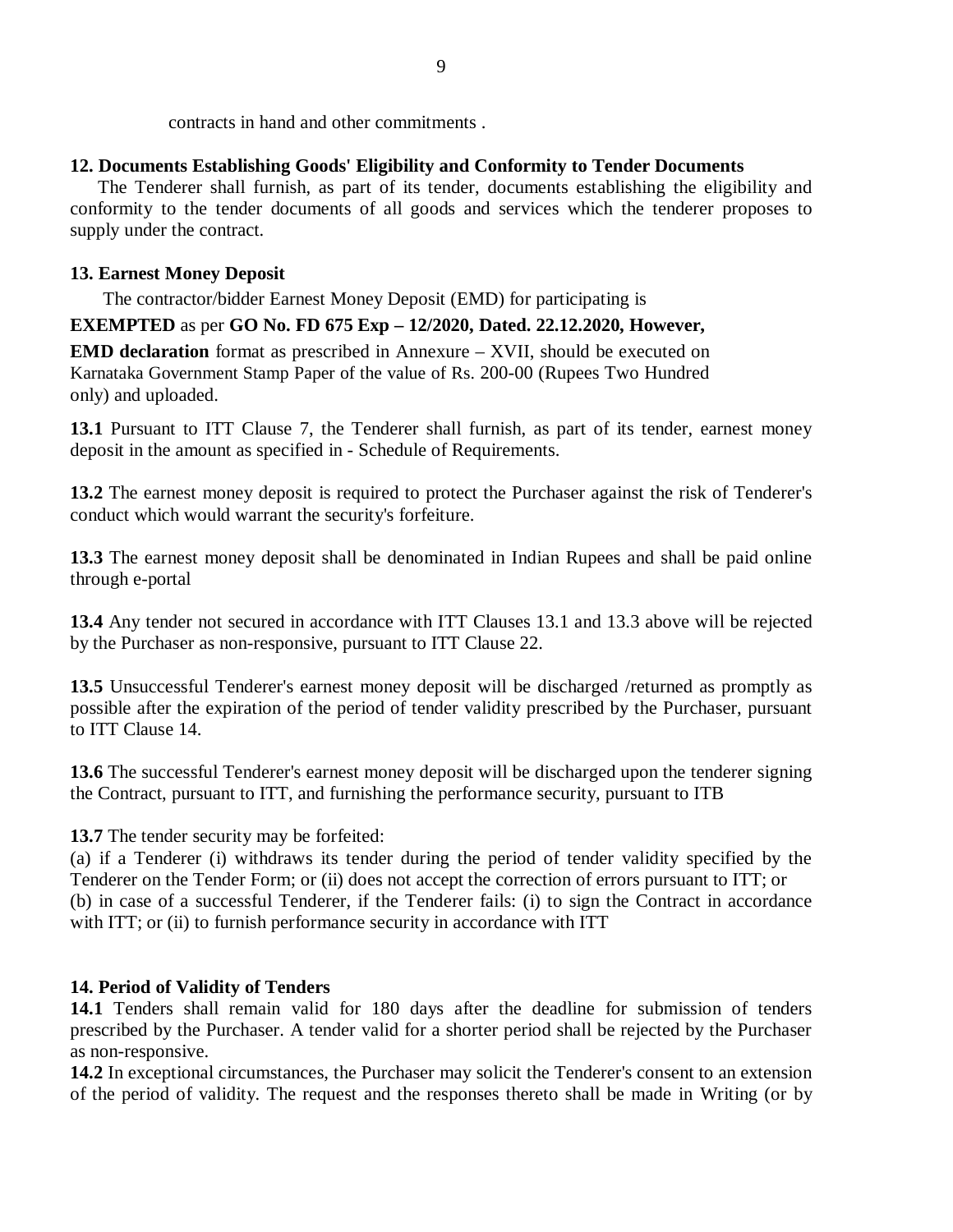cable or telex or fax). The earnest money deposit provided under ITT Clause 13 shall also be suitably extended. A Tenderer may refuse the request without forfeiting its earnest money deposit. A Tenderer granting the request will not be required nor permitted to modify its tender.

## **D. Submission of Tenders**

#### **15. Modification and Withdrawal of Tenders**

No tender may be modified subsequent to the deadline for submission of tenders. No tender may be withdrawn in the interval between the deadline for submission of tenders and the expiration of the period of tender validity specified by the Tenderer on the Tender Form. Withdrawal of a tender during this interval may result in the Tenderer's forfeiture of its earnest money deposit, pursuant to ITT Clause 13.7.

#### **E. Tender Opening and Evaluation of Tenders**

#### **16. Opening of Tenders by the Purchaser**

**16.1** The Purchaser will open all tenders, on **15/09/2021 2.30 PM** in the Board room, BMCRI Super Speciality Hospital (PMSSY) office . The Tenderers' representatives who are present shall sign a register evidencing their attendance. In the event of the specified date of Tender opening being declared a holiday for the Purchaser, the tenders shall be opened at the appointed time and location on the next working day.

**16.2** The Tenderers' names, tender modifications or withdrawals, tender prices, discounts, and the presence or absence of requisite tender security and such other details as the Purchaser, at its discretion, may consider appropriate, will be announced at the opening. No tender shall be rejected at tender opening, except for the tenders, that have been rejected by the e-procurement portal.

**16.3** Tenders that are not opened and read out at tender opening shall not be considered further for evaluation, irrespective of the circumstances.

#### **17. Clarification of Tenders**

During evaluation of tenders, the Purchaser may, at its discretion, ask the Tenderer for a clarification of its tender. The request for clarification and the response shall be in writing and no change in prices or substance of the tender shall be sought, offered or permitted.

#### **18. Preliminary Examination**

**18.1** The Purchaser will examine the tenders to determine whether they are complete, whether any computational errors have been made, whether required sureties have been furnished, whether the documents have been properly signed, and whether the tenders are generally in order. Tenders from Agents, without proper authorization from the manufacturer as per Section XIII, shall be treated as non-responsive.

 a) Where the Tenderer has quoted for more than one schedule, if the tender security furnished is inadequate for all the schedules, the Purchaser shall take the price tender into account only to the extent the tender is secured. For this purpose, the extent to which the tender is secured shall be determined by evaluating the requirement of tender security to be furnished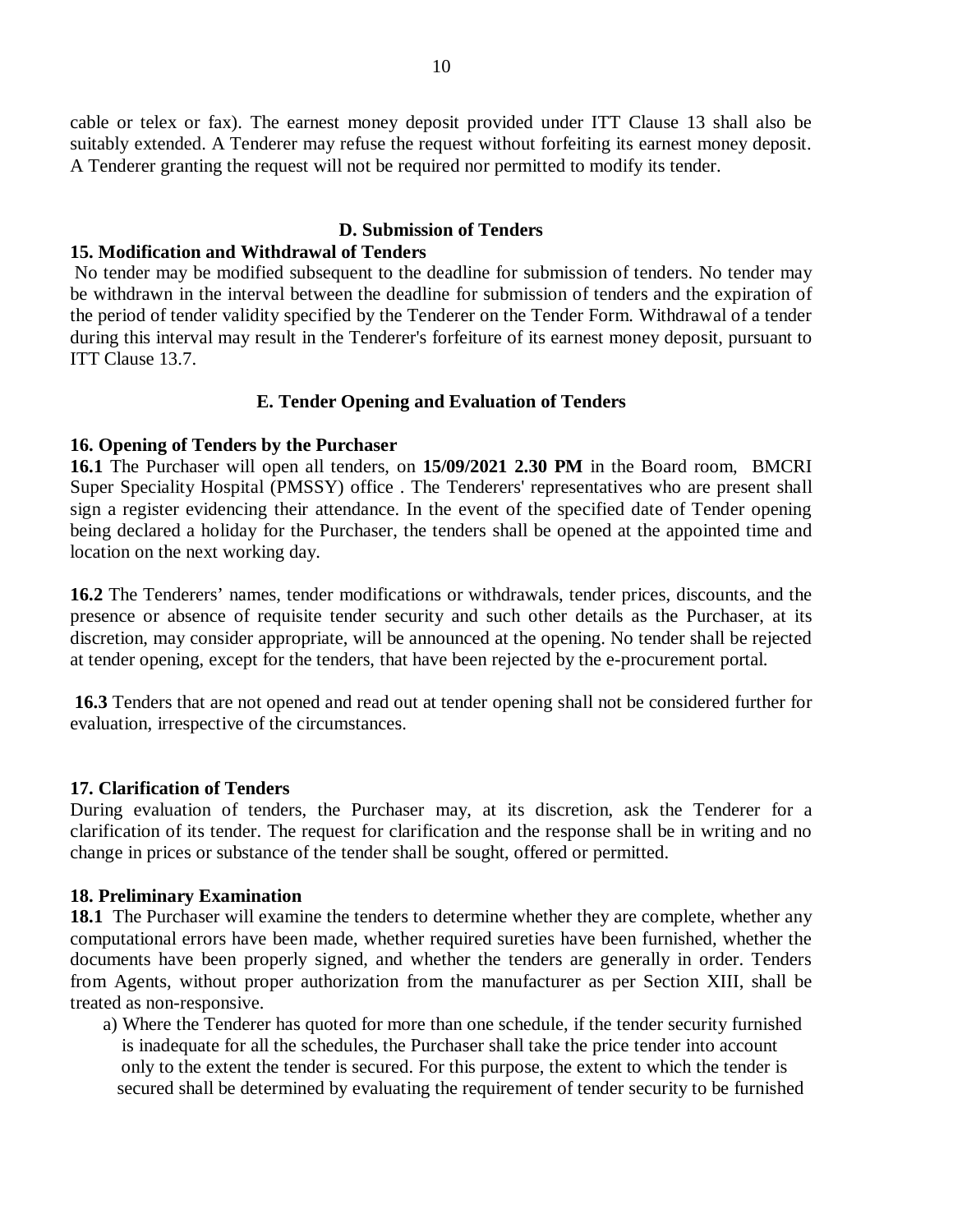for the schedule included in the tender (offer) in the serial order of the Schedule of Requirements of the Tender document.

**18.2** Arithmetical errors will be rectified on the following basis. If there is a discrepancy between the unit price and the total price that is obtained by multiplying the unit price and quantity, the unit price shall prevail and the total price shall be corrected. If there is a discrepancy between words and figures, the lowest of the two will prevail. If the supplier does not accept the correction of errors, its tender will be rejected and its tender security may be forfeited.

**18.3** The Purchaser may waive any minor informality or non-conformity or irregularity in a tender which does not constitute a material deviation, provided such a waiver does not prejudice or affect the relative ranking of any Tenderer.

**18.4** Prior to the detailed evaluation, pursuant to ITB Clause 23, the Purchaser will determine the substantial responsiveness of each tender to the tender documents. For purposes of these Clauses, a substantially responsive tender is one which conforms to all the terms and conditions of the tender documents without material deviations. Deviations from or objections or reservations to critical provisions such as those concerning Performance Security, Warranty, Force Majeure, Limitation of liability, Applicable law and Taxes & Duties will be deemed to be a material deviation. The Purchaser's determination of a tender's responsiveness is to be based on the contents of the tender itself without recourse to extrinsic evidence.

**18.5** If a tender is not substantially responsive, it will be rejected by the Purchaser and may not subsequently be made responsive by the Tenderer by correction of the non-conformity.

## **19. Evaluation and Comparison of Tenders**

**19.1** The Purchaser will evaluate and compare the tenders which have been determined to be substantially responsive, pursuant to ITT Clause 18 for each schedule separately. No tender will be considered if the complete requirements covered in the schedule is not included in the tender. However, as stated in ITT Clause 9, Tenderers are allowed the option to tender for any one or more schedules and to offer discounts for combined schedules. These discounts will be taken into account in the evaluation of the tenders so as to determine the tender or combination of tenders offering the lowest evaluated cost for the Purchaser in deciding award(s) for each schedule.

**19.2** The Purchaser's evaluation of a tender will exclude and not take into account: (a) any allowance for price adjustment during the period of execution of the Contract, if provided in the tender.

**19.3** The Purchaser's evaluation of a tender will take into account, in addition to the tender price (Ex-factory/ex-warehouse/off-the-shelf price of the goods offered from within India, such price to include all costs as well as duties and taxes paid or payable on components and raw material incorporated or to be incorporated in the goods, and Excise duty on the finished goods, if payable) and price of incidental services, the following factors, in the manner and to the extent indicated in ITT Clause 19.4 and in the Technical Specifications:

(a) cost of inland transportation, insurance and other costs within India incidental to the delivery of the goods to their final destination;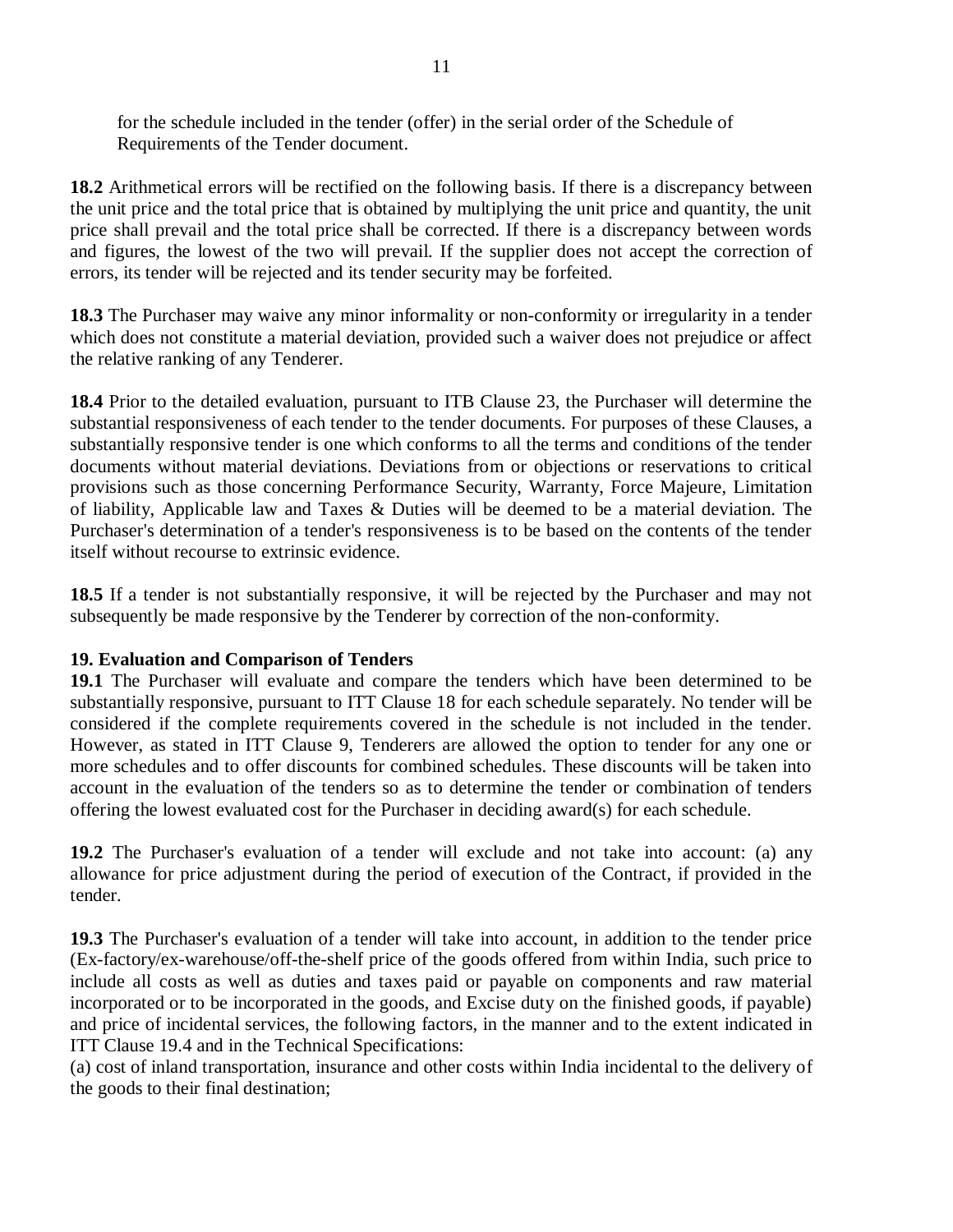- (b) delivery schedule offered in the tender;
- (c) deviations in payment schedule from that specified in the Special Conditions of Contract:

**19.4** Pursuant to ITT Clause 19.3, one or more of the following evaluation methods will be applied:

- (a) *Inland Transportation, Insurance and Incidentals*: Inland transportation, insurance and other incidentals for delivery of goods to the final Destination. The above costs will be added to the tender price.
- (b) *Delivery Schedule*:

The Purchaser requires that the goods under the Invitation for Tenders shall be delivered at the time specified in the Schedule of Requirements. The estimated time of arrival of the goods at the project site should be calculated for each tender after allowing for reasonable transportation time. Treating the date as per schedule of requirements as the base, a delivery "adjustment" will be calculated for other tenders at 2% of the ex-factory price including excise duty for each month of delay beyond the base and this will be added to the tender price for evaluation. No credit will be given to earlier deliveries and tenders offering delivery beyond stipulated delivery period will be treated as unresponsive.

(c) *Deviation in Payment Schedule*:

The Special Conditions of Contract stipulate the payment schedule offered by the Purchaser. If a tender deviates from the schedule and if such deviation is considered acceptable to the Purchaser, the tender will be evaluated by calculating interest earned for any earlier payments involved in the terms outlined in the tender as compared to those stipulated in this invitation, at a rate of 12 percent per annum.

#### **20. Contacting the Purchaser**

**20.1** Subject to ITT Clause 17, no Tenderer shall contact the Purchaser on any matter relating to its tender, from the time of the tender opening to the time the Contract is awarded. If the tenderer wishes to bring additional information to the notice of the purchaser, it should do so in writing. **20.2** Any effort by a Tenderer to influence the Purchaser in its decisions on tender evaluation, tender comparison or contract award may result in rejection of the Tenderer's tender.

## **F. Award of Contract**

#### **21. Post Qualification**

**21.1** In the absence of prequalification, the Purchaser will determine to its satisfaction whether the Tenderer that is selected as having submitted the lowest evaluated responsive tender meets the criteria specified in ITT Clause 11.2 (b) and is qualified to perform the contract satisfactorily.

**21.2** The determination will take into account the Tenderer's financial, technical and production capabilities. It will be based upon an examination of the documentary evidence of the Tenderer's qualifications submitted by the Tenderer, pursuant to ITT Clause 11, as well as such other information as the Purchaser deems necessary and appropriate.

**21.3** An affirmative determination will be a prerequisite for award of the Contract to the Tenderer. A negative determination will result in rejection of the Tenderer's tender, in which event the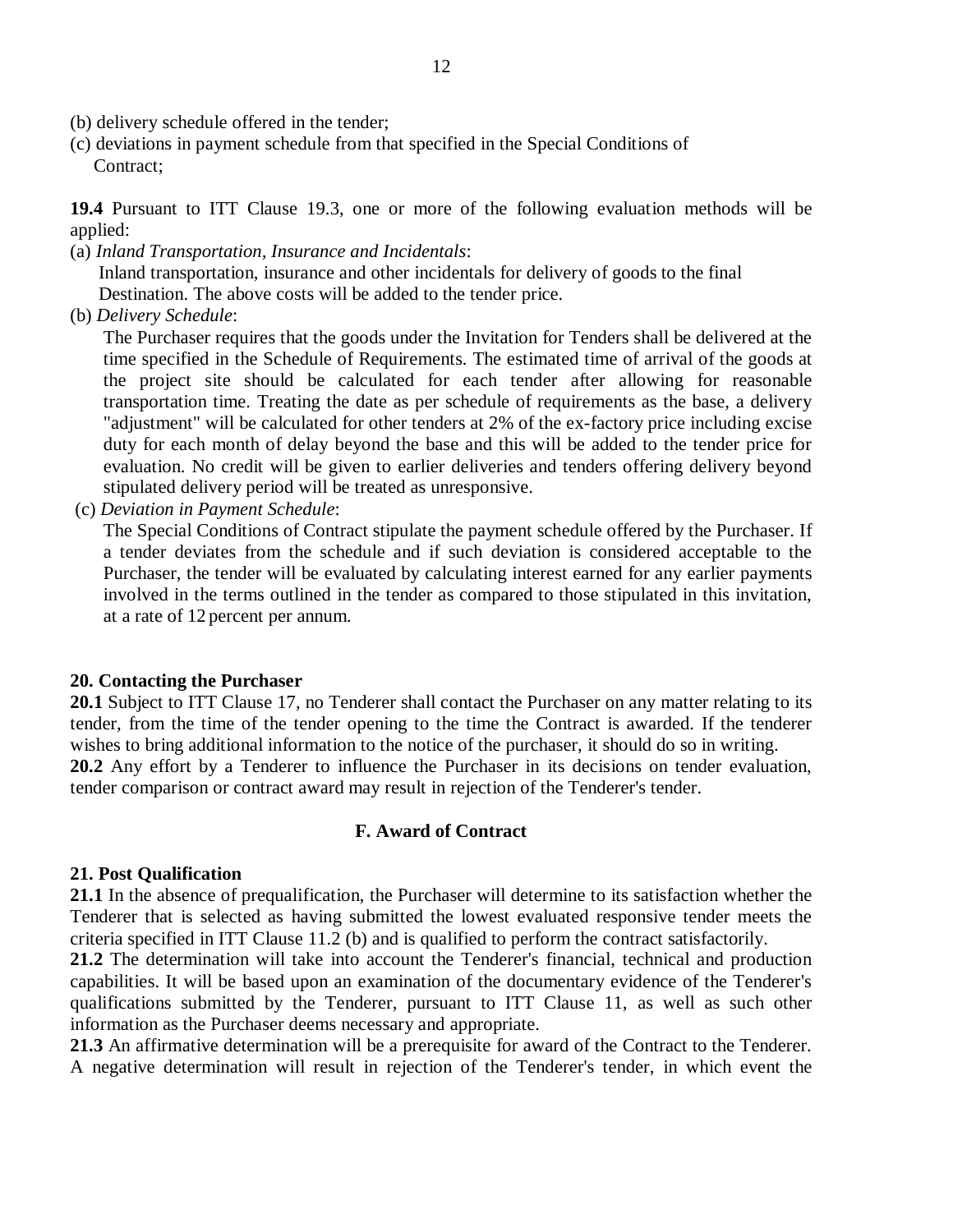## **22. Award Criteria**

Subject to ITT Clause 24, the Purchaser will award the Contract to the successful Tenderer whose tender has been determined to be substantially responsive and has been determined as the lowest evaluated tender, provided further that the Tenderer is determined to be qualified to perform the Contract satisfactorily.

## **23. Purchaser's right to vary Quantities at Time of Award**

The Purchaser reserves the right at the time of Contract award to increase or decrease by up to 25 percent of the quantity of goods and services originally specified in the Schedule of Requirements without any change in unit price or other terms and conditions.

## **24. Purchaser's Right to Accept Any Tender and to Reject Any or All Tenders**

The Purchaser reserves the right to accept or reject any tender, and to annul the tendering process and reject all tenders at any time prior to contract award, without thereby incurring any liability to the affected Tenderer or Tenderers.

## **25. Notification of Award**

**25.1** Prior to the expiration of the period of tender validity, the Purchaser will notify the successful tenderer in writing by registered letter or by cable/telex or fax, to be confirmed in writing by registered letter, that its tender has been accepted.

**25.2** The notification of award will constitute the formation of the Contract.

**25.3** Upon the successful Tenderer's furnishing of performance security pursuant to ITT Clause 27, the Purchaser will promptly notify the name of the winning Tenderer to each unsuccessful Tenderer and will discharge its earnest money deposit, pursuant to ITT Clause 13.

**25.4** If, after notification of award, a Tenderer wishes to ascertain the grounds on which its tender was not selected, it should address it's request to the Purchaser. The Purchaser will promptly respond in writing to the unsuccessful Tenderer.

## **26. Signing of Contract**

**26.1** At the same time as the Purchaser notifies the successful tenderer that its tender has been accepted, the Purchaser will send the Tenderer the Contract Form provided in the tender documents, incorporating all agreements between the parties.

**26.2** Within 21 days of receipt of the Contract Form, the successful Tenderer shall sign and date the Contract and return it to the Purchaser.

**26.3** The Contract shall be for a period of one year from the date of confirmation of access by the SUBSCRIBER

## **27. Performance Security**

27.1 Within 21 days of the receipt of notification of award from the Purchaser, the successful Tenderer shall furnish the performance security in accordance with the Conditions of Contract, in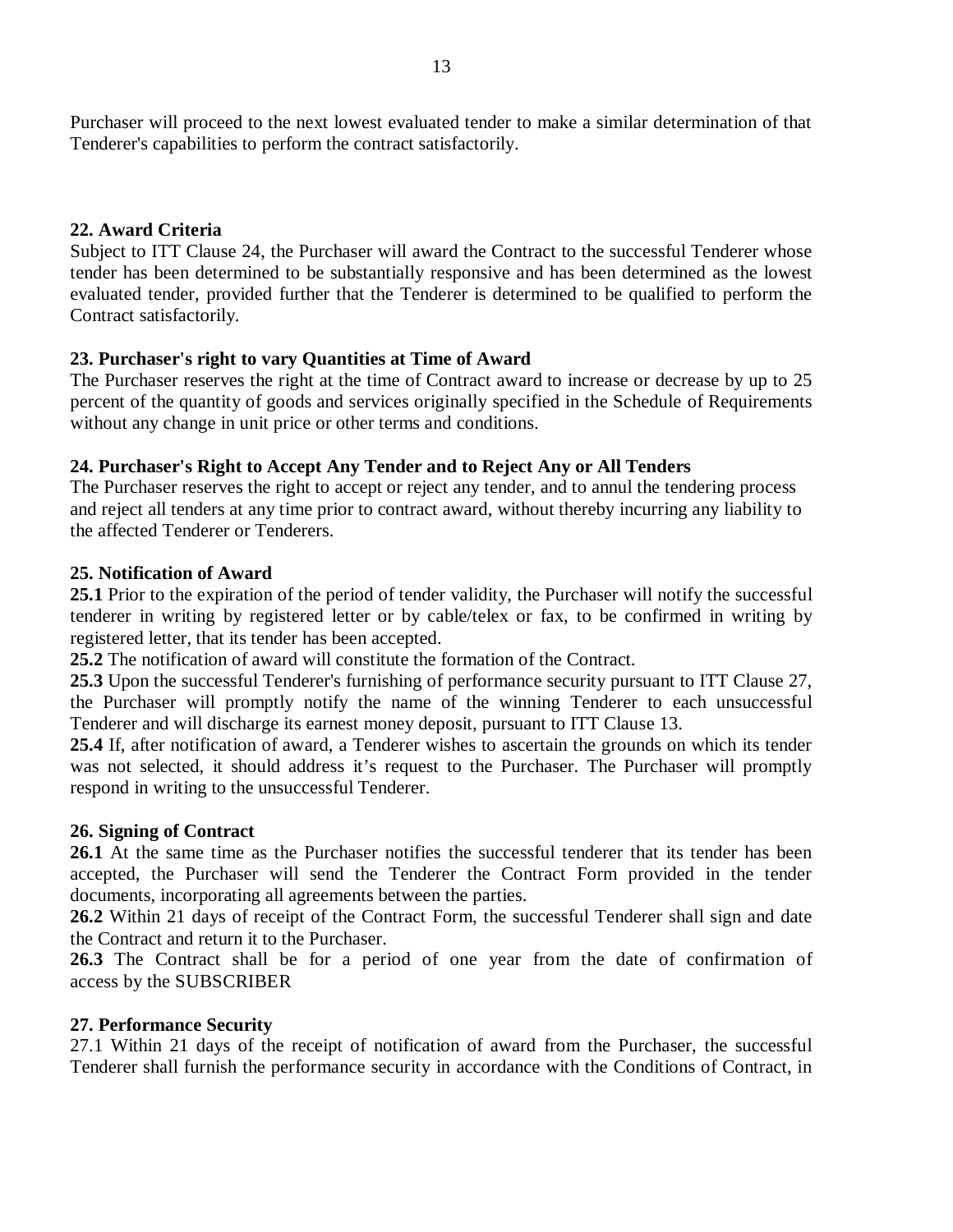the Performance Security Form provided in the tender documents or in another form acceptable to the Purchaser.

**27.2** Failure of the successful Tenderer to comply with the requirement of ITT Clause 26.2 or ITT Clause 27.1 shall constitute sufficient grounds for the annulment of the award and forfeiture of the earnest money deposit and **penalty of 18% per Year in respect of Journals not supplied**. In which event the Purchaser may make the award to the next lowest evaluated Tenderer or call for new tenders.

## **28. Corrupt or Fraudulent Practices**

28.1 The Government requires that Tenderers/ Suppliers/ Contractors observe the highest standard of ethics during the procurement and execution of Government financed contracts. In pursuance of this policy, the Government:

(a) Defines, for the purposes of this provision, the terms set forth as follows:

(i) "Corrupt practice" means the offering, giving, receiving or soliciting of any thing of value to influence the action of a public official in the procurement process or in contract execution; and

(ii) "Fraudulent practice" means a misrepresentation of facts in order to influence a procurement process or the execution of a contract to the detriment of the Government, and includes collusive practice among Tenderers (prior to or after tender submission) designed to establish tender prices at artificial non-competitive levels and to deprive the Government of the benefits of free and open competition;

(b) Will reject a proposal for award if it determines that the Tenderer recommended for award has engaged in corrupt or fraudulent practices in competing for the contract in question;

(c) Will declare a firm ineligible, either indefinitely or for a stated period of time, to be awarded a Government financed contract if it at any time determines that the firm has engaged in corrupt or fraudulent practices in competing for, or in executing, a Government-financed contract.

28.2 Furthermore, Tenderers shall be aware of the provision stated in sub-clause 4.4 and subclause 23.1 of the General Conditions of Contract.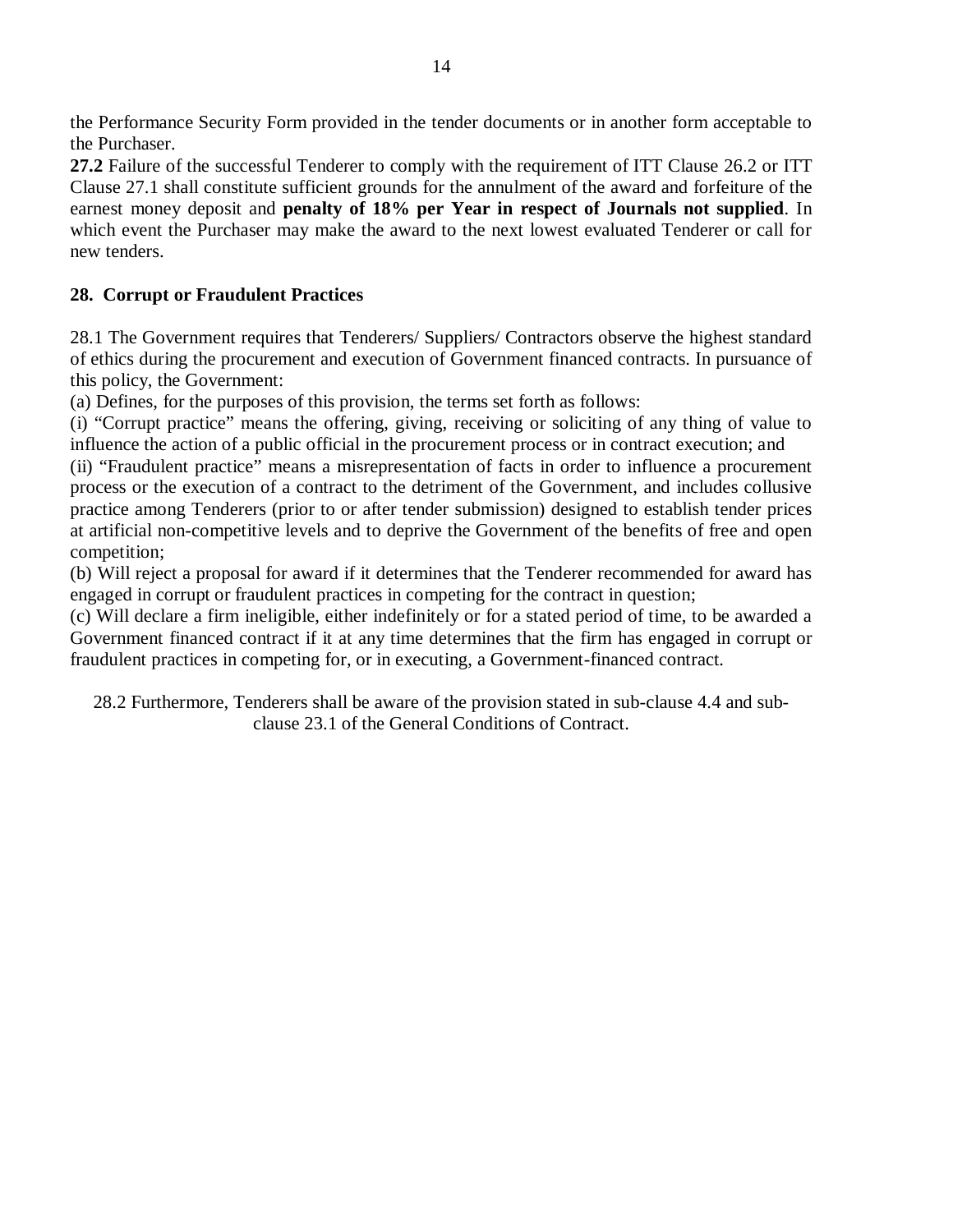15

## **SECTION III: GENERAL CONDITIONS OF CONTRACT TABLE OF CLAUSES**

- 1. Definitions
- 2. Application
- 3. Standards
- 4. Use of Contract Documents and Information; Inspection and Audit by Government
- 5. Patent Rights
- 6. Performance Security
- 7. Inspection and Tests
- 8. Packing
- 9. Delivery and Documents
- 10. Insurance
- 11. Transportation
- 12. Incidental Services
- 13. deleted
- 14. Warranty
- 15. Payment
- 16. Prices
- 17. Change Orders
- 18. Contract Amendments
- 19. Assignment
- 20. Subcontracts
- 21. Delays in Supplier's Performance
- 22. Liquidated Damages
- 23. Termination for Default
- 24. Force Majeure
- 25. Termination for Insolvency
- 26. Termination for Convenience
- 27. Settlement of Disputes
- 28. Limitation of Liability
- 29. Governing Language
- 30. Applicable Law
- 31. Notices
- 32. Taxes and Duties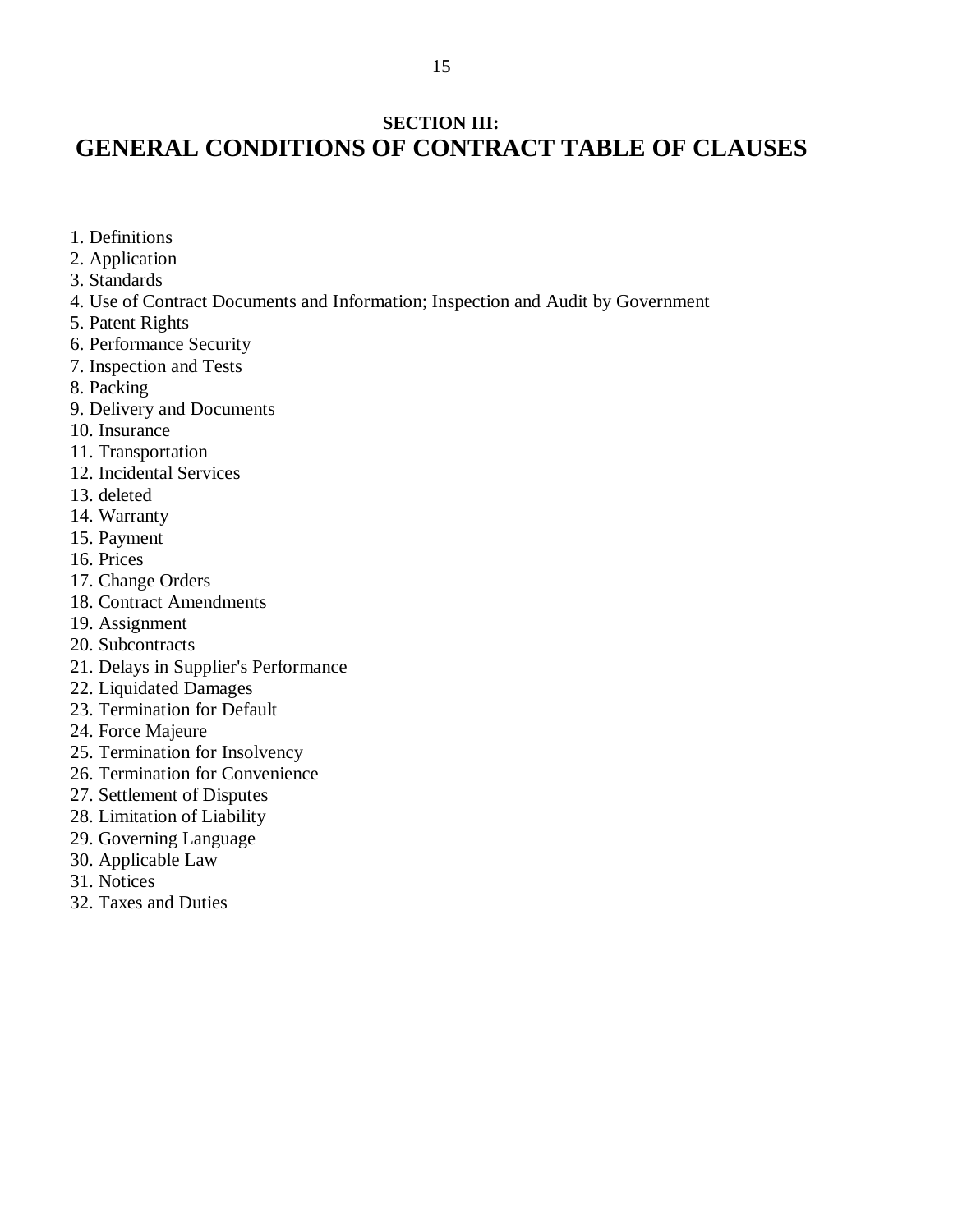## **SECTION III – GENERAL CONDITIONS OF CONTRACT**

## **1. Definitions**

1.1 In this Contract, the following terms shall be interpreted as indicated:

(a) "The Contract" means the agreement entered into between the Purchaser and the Supplier, as recorded in the Contract Form signed by the parties, including all the attachments and appendices thereto and all documents incorporated by reference therein; (b) "The Contract Price" means the price payable to the Supplier under the Contract for the full and proper performance of its contractual obligations;

(c) "The Goods" means all the equipment, machinery, and/or other materials which the Supplier is required to supply to the Purchaser under the Contract;

(d) "Services" means services ancillary to the supply of the Goods, such as transportation and insurance, and any other incidental services, such as installation, commissioning, provision of technical assistance, training and other obligations of the Supplier covered under the Contract;

(e) "GCC" means the General Conditions of Contract contained in this section.

(f) "SCC" means the Special Conditions of Contract.

(g) "The Purchaser" means the organization purchasing the Goods, as named in SCC.

(h) "The Purchaser's country" is the country named in SCC.

(i) "The Supplier" means the individual or firm supplying the Goods and Services under this Contract.

(j) "The Government" means the Government of Karnataka State.

(k) "The Project Site", where applicable, means the place or places named in SCC.

(l) "Day" means calendar day.

## **2. Application**

These General Conditions shall apply to the extent that they are not superseded by provisions in other parts of the Contract.

## **3. Standards**

The Goods supplied under this Contract shall conform to the standards mentioned in the Technical Specifications, and, when no applicable standard is mentioned, to the authoritative standard appropriate to the Goods' country of origin and such standards shall be the latest issued by the concerned institution.

#### **4. Use of Contract Documents and Information; Inspection and Audit by the Government**

**4.1** The Supplier shall not, without the Purchaser's prior written consent, disclose the Contract, or any provision thereof, or any specification, plan, drawing, pattern, sample or information furnished by or on behalf of the Purchaser in connection therewith, to any person other than a person employed by the Supplier in performance of the Contract. Disclosure to any such employed person shall be made in confidence and shall extend only so far as may be necessary for purposes of such performance.

**4.2** The Supplier shall not, without the Purchaser's prior written consent, make use of any document or information enumerated in GCC Clause 4.1 except for purposes of performing the Contract.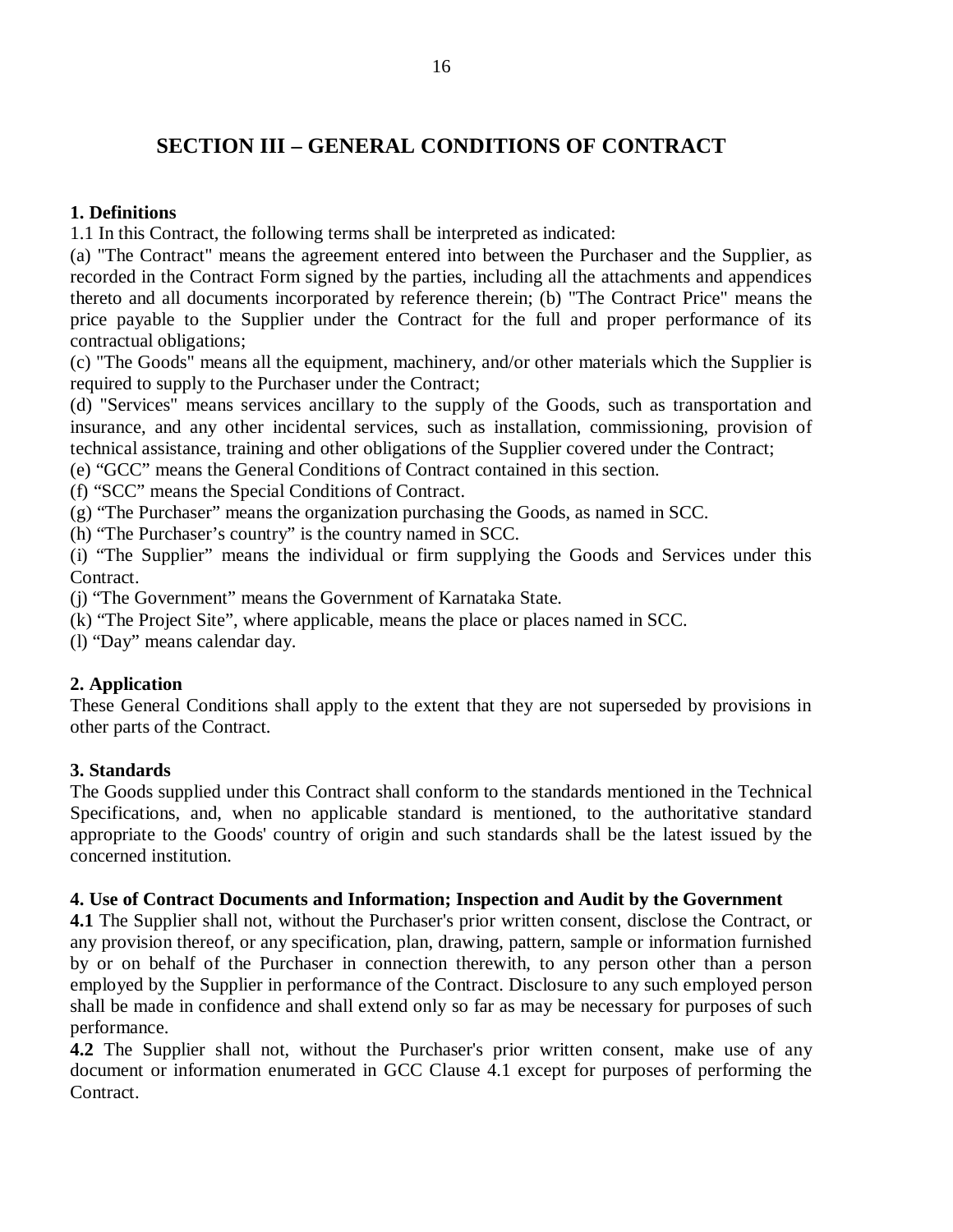**4.3** Any document, other than the Contract itself, enumerated in GCC Clause 4.1 shall remain the property of the Purchaser and shall be returned (in all copies) to the Purchaser on completion of the Supplier's performance under the Contract if so required by the Purchaser.

**4.4** The supplier shall permit the Government to inspect the Supplier's accounts and records relating to the performance of the Supplier and to have them audited by auditors appointed by the Government, if so required by the Government.

## **5. Patent Rights**

The Supplier shall indemnify the Purchaser against all third-party claims of infringement of patent, trademark or industrial design rights arising from use of the Goods or any part thereof in India.

## **6. Performance Security**

**6.1** Within 21 days of receipt of the notification of contract award, the Supplier shall furnish Performance Security to the Purchaser for 100% of the contract value in the form of Bank Guarantee favouring Special Officer, BMC&RI SUPER SPECIALITY HOSPITAL (PMSSY). Performance Security In the event of any correction of defects or replacement of defective material during the Warranty period, the material shall be replaced immediately.

**6.2** The proceeds of the performance security shall be payable to the Purchaser as compensation for any loss resulting from the Supplier's failure to complete its obligations under the Contract.

**6.3** The Performance Security shall be denominated in Indian Rupees and shall be in the form of Bank Guarantee in favour of the Purchaser.

**6.4** The Performance Security will be discharged by the Purchaser and returned to the Supplier not later than 60 days following the date of completion of the Supplier's performance obligations, including any Warranty obligations, under the Contract.

**6.5** In the event of any contract amendment, the Supplier shall, within 20 days of receipt of such amendment, furnish the amendment to the Performance Security, rendering the same valid for the duration of the Contract as amended for 60 days after the completion of performance obligations including Warranty obligations.

## **7. Inspections and Tests**

**7.1** The Purchaser or its representative shall have the right to inspect and/or to test the Goods to confirm their conformity to the Contract specifications at no extra cost to the Purchaser. SCC and the Technical Specifications shall specify what inspections and tests the Purchaser requires and where they are to be conducted. The Purchaser shall notify the Supplier in writing in a timely manner of the identity of any representatives retained for these purposes.

**7.2** The inspections and tests may be conducted on the premises of the Supplier or its subcontractor(s), at point of delivery and/or at the Goods final destination. If conducted on the premises of the Supplier or its subcontractor(s), all reasonable facilities shall be furnished to the inspectors at no charge to the Purchaser.

**7.3** Should any inspected or tested Goods fail to conform to the specifications, the Purchaser may reject the goods and the Supplier shall either replace the rejected Goods or make alterations necessary to meet specification requirements free of cost to the Purchaser.

**7.4** The Purchaser's right to inspect, test and, where necessary, reject the Goods after the Goods' arrival at Project Site shall in no way be limited or waived by reason of the Goods having previously been inspected, tested and passed by the Purchaser or its representative prior to the Goods shipment.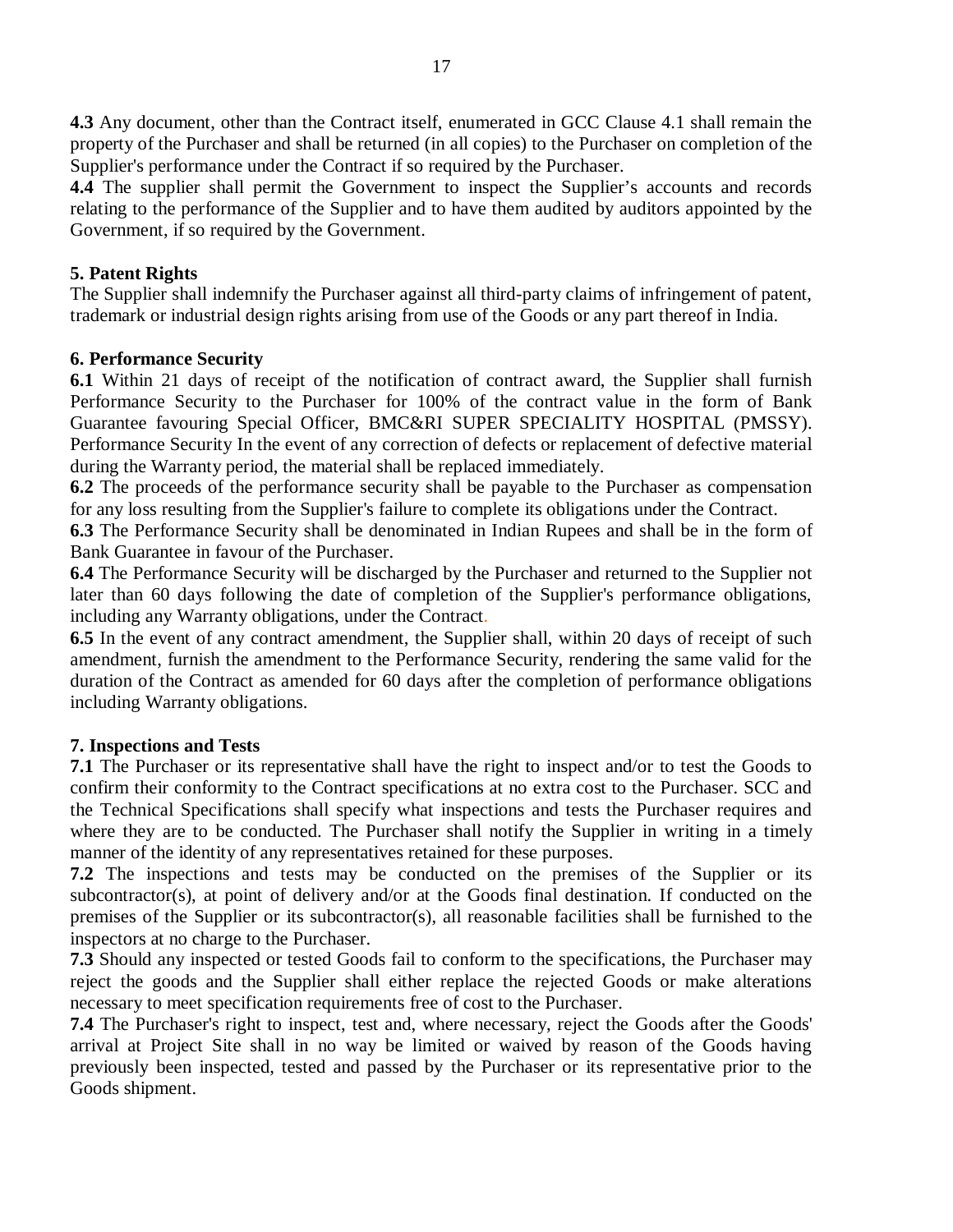**7.5** Nothing in GCC Clause 7 shall in any way release the Supplier from any warranty or other obligations under this Contract.

## **8. Packing**

**8.1** The Supplier shall provide such packing of the Goods as is required to prevent their damage or deterioration during transit to their final destination as indicated in the Contract. The packing shall be sufficient to withstand, without limitation, rough handling during transit and exposure to extreme temperatures, salt and precipitation during transit and open storage. Packing case size and weights shall take into consideration, where appropriate, the remoteness of the Goods' final destination and the absence of heavy handling facilities at all points in transit.

**8.2** The packing, marking and documentation within and outside the packages shall comply strictly with such special requirements as shall be provided for in the Contract including additional requirements, if any, specified in SCC and in any subsequent instructions ordered by the Purchaser.

**8.3** Packing Instructions: The Supplier will be required to make separate packages for each Consignee. Each Package will be marked on three sides with proper paint/indelible ink the following: i) Project, ii) Contract No., iii) Suppliers Name, and iv) Packing List Reference number.

#### **9. Delivery and Documents**

Delivery of the Goods shall be made by the Supplier in accordance with the terms specified by the Purchaser in the Notification of Award. The details of shipping and/or other documents to be furnished by the supplier are specified in SCC.

#### **10. Insurance**

The Goods supplied under the Contract shall be fully insured in Indian Rupees against loss or damage incidental to manufacture or acquisition, transportation, storage and delivery. For delivery of goods at site, the insurance shall be obtained by the Supplier in an amount equal to 110% of the value of the goods from "warehouse to warehouse" (final destinations) on "All Risks" basis including War risks and Strikes.

#### **11. Transportation**

Where the Supplier is required under the Contract to transport the Goods to a specified place of destination within India defined as Project site, transport to such place of destination in India including insurance, as shall be specified in the Contract, shall be arranged by the Supplier, and the related cost shall be included in the Contract Price

#### **12. Incidental Services**

12.2 Prices charged by the Supplier for incidental services, if not included in the Contract Price for the Goods, shall be agreed upon in advance by the parties and shall not exceed the prevailing rates charged to other parties by the Supplier for similar services.

#### **13. Deleted**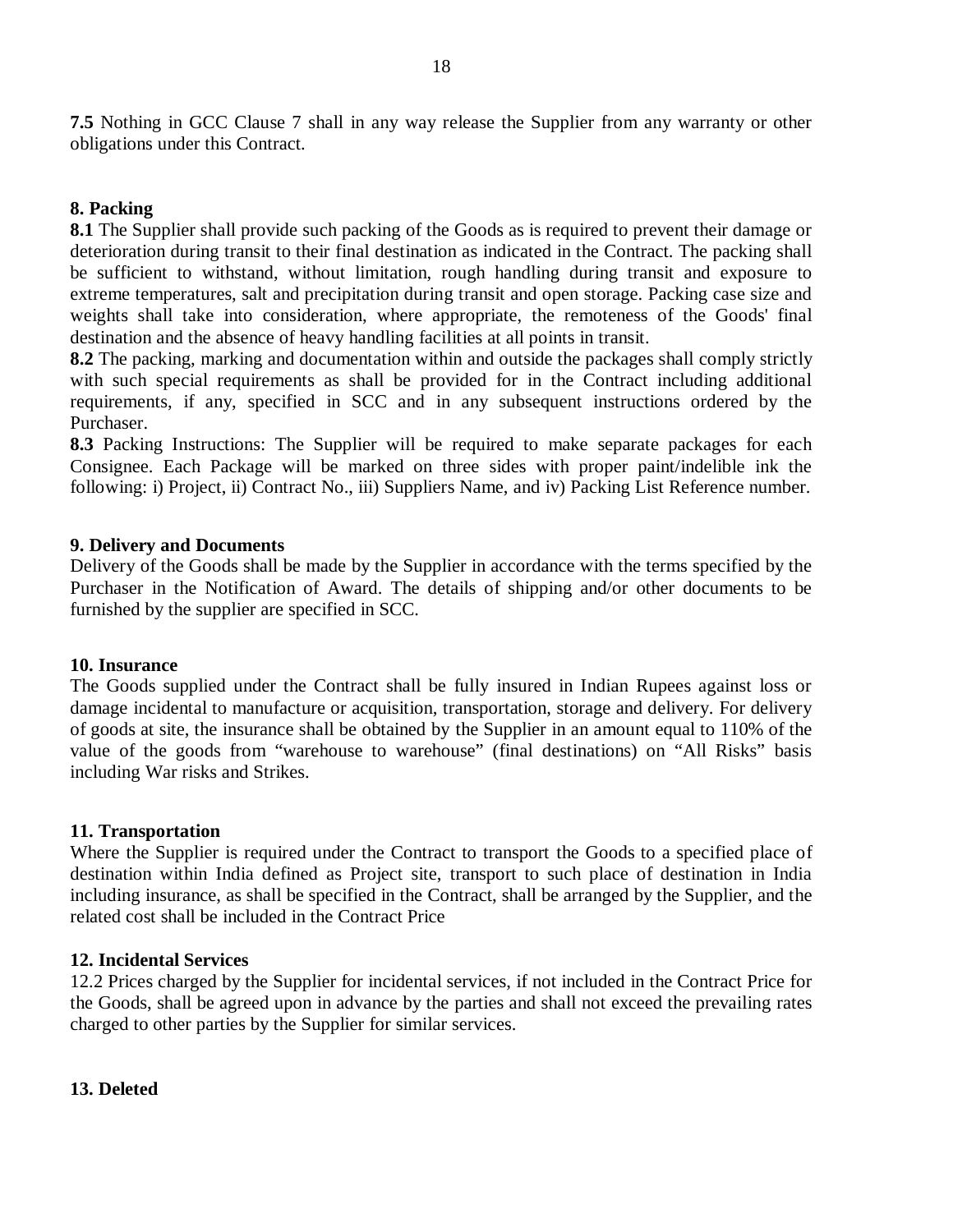## **14. Warranty**

14.1 The Supplier warrants that the Goods supplied under this Contract are new, unused, of the most recent or current edition unless provided otherwise in the Contract. The Supplier further warrants that all Goods supplied under this Contract shall have no defect arising from design, materials or workmanship (except when the design and/or material is required by the Purchaser's Specifications) or from any act or omission of the Supplier, that may develop under normal use of the supplied Goods in the conditions prevailing in the country of final destination.

14.2 This warranty shall remain valid for 12 months after the Goods or any portion thereof as the case may be, have been delivered to and accepted at the final destination indicated in the Contract. The Supplier shall, in addition, comply with the performance and/or consumption guarantees specified under the Contract. If Specify appropriate figure depending on the type of goods for reasons attributable to the Supplier, these guarantees are not attained in whole or in part, the Supplier shall at its discretion either:

(a) Make such changes, modifications, and/or additions to the Goods or any part thereof as may be necessary in order to attain the contractual guarantees specified in the Contract at its own cost and expense and to carry out further performance tests in accordance with SCC Clause 2; OR

(b) Pay liquidated damages to the Purchaser with respect to the failure to meet the contractual guarantees. The rate of these liquidated damages shall be as specified in the Technical Specifications.

14.3 The Purchaser shall promptly notify the Supplier in writing of any claims arising under this warranty.

14.4 Upon receipt of such notice, the Supplier shall, within the period of 7 days and with all reasonable speed, replace the defective Goods or parts thereof, free of cost at the ultimate destination. The Supplier shall take over the replaced parts/goods at the time of their replacement. No claim whatsoever shall lie on the Purchaser for the replaced parts/goods thereafter. In the event of any correction of defects or replacement of defective material during the Warranty period, the Warranty for the corrected or replaced material shall be extended to a further period of 12 months.

14.5 If the Supplier, having been notified, fails to remedy the defect(s) within 7 days, the Purchaser may proceed to take such remedial action as may be necessary, at the Supplier's risk and expense and without prejudice to any other rights which the Purchaser may have against the Supplier under the Contract.

#### **15. Payment**

15.1 The method and conditions of payment to be made to the Supplier under this Contract shall be specified in the SCC.

15.2 The Supplier's request(s) for payment shall be made to the Purchaser in writing, accompanied by an invoice describing, as appropriate, the Goods delivered and the Services performed, and by documents, submitted pursuant to GCC Clause 9, and upon fulfillment of other obligations stipulated in the contract.

15.3 Payments shall be made promptly by the Purchaser after submission of the invoice or claim by the Supplier.

15.4 Payment shall be made in Indian Rupees.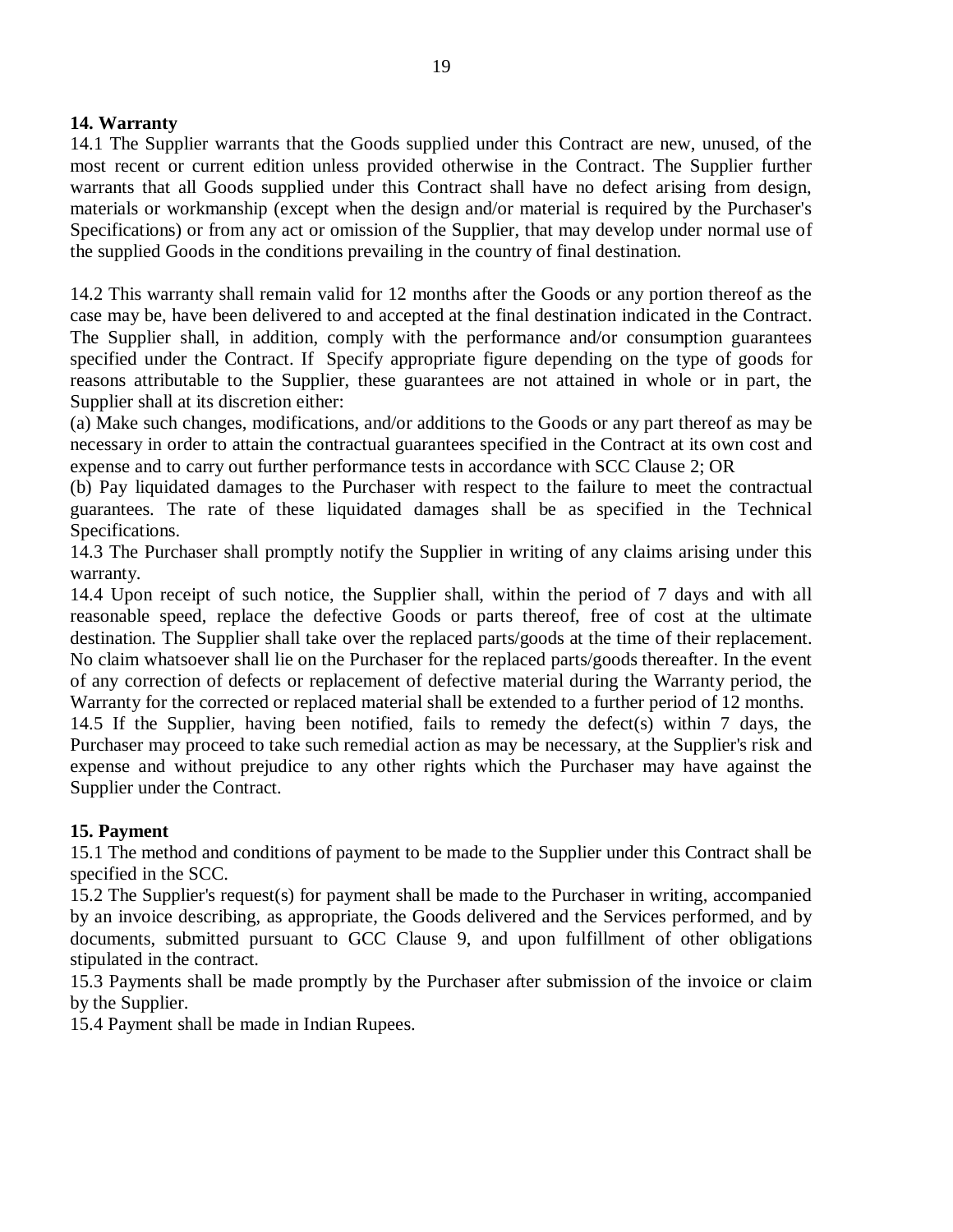## **16. Prices**

Prices payable to the supplier as stated in the contract shall be firm during the performance of the contract.

## 17**. Change Orders**

**17.1** The Purchaser may at any time, by written order given to the Supplier pursuant to GCC Clause 31, make changes within the general scope of the Contract in any one or more of the following:

- (b) The method of shipping or packing;
- (c) The place of delivery; and/or

(d) The Services to be provided by the Supplier. The rate shall be higher than the adjustment rate used in the bid evaluation under ITT Clause 23.4 (f) or (g) Specify an appropriate figure keeping in view the type of equipment. Specify an appropriate figure keeping in view the type of equipment

**17.2** If any such change causes an increase or decrease in the cost of, or the time required for, the Supplier's performance of any provisions under the Contract, an equitable adjustment shall be made in the Contract Price or delivery schedule, or both, and the Contract shall accordingly be amended. Any claims by the Supplier for adjustment under this clause must be asserted within thirty (30) days from the date of the Supplier's receipt of the Purchaser's change order.

#### **18. Contract Amendments**

Subject to GCC Clause 17, no variation in or modification of the terms of the Contract shall be made except by written amendment signed by the parties.

#### **19. Assignment**

The Supplier shall not assign, in whole or in part, its obligations to perform under the Contract, except with the Purchaser's prior written consent.

#### **20. Subcontracts**

**20.1** The Supplier shall notify the Purchaser in writing of all subcontracts awarded under this Contract if not already specified in the tender. Such notification, in his original tender or later, shall not relieve the Supplier from any liability or obligation under the Contract. Sub-contracts shall be only for bought out items and sub-assemblies.

#### **21. Delays in the Supplier's Performance**

**21.1** Delivery of the Goods and performance of the Services shall be made by the Supplier in accordance with the time schedule specified by the Purchaser in the Schedule of Requirements.

21.2 If at any time during performance of the Contract, the Supplier or its sub-contractor(s) should encounter conditions impeding timely delivery of the Goods and performance of Services, the Supplier shall promptly notify the Purchaser in writing of the fact of the delay, its likely duration and its cause(s). As soon as practicable after receipt of the Supplier's notice, the Purchaser shall evaluate the situation and may, at its discretion, extend the Supplier's time for performance with or without liquidated damages, in which case the extension shall be ratified by the parties by amendment of the Contract.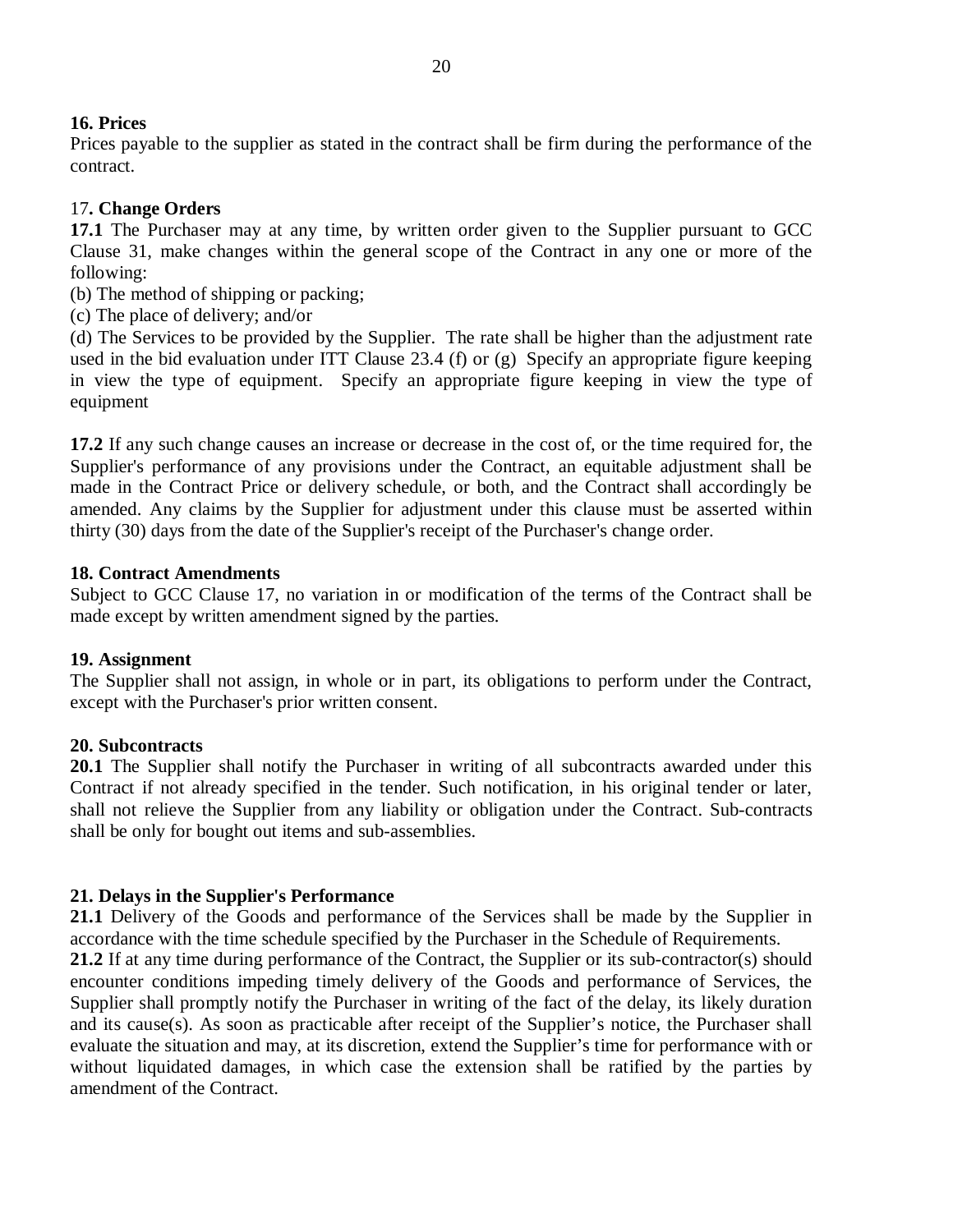**21.3** Except as provided under GCC Clause 24, a delay by the Supplier in the performance of its delivery obligations shall render the Supplier liable to the imposition of liquidated damages pursuant to GCC Clause 22, unless an extension of time is agreed upon pursuant to GCC Clause 21.2 without the application of liquidated damages.

## **22. Liquidated Damages**

Subject to GCC Clause 24, if the Supplier fails to deliver any or all of the Goods or to perform the Services within the period(s) specified in the Contract, the Purchaser shall, without prejudice to its other remedies under the Contract, deduct from the Contract Price, as liquidated damages, a sum equivalent to 0.5% of the delivered price of the delayed Goods or unperformed Services for each week or part thereof of delay until actual delivery or performance, up to a maximum deduction of 26% of the Contract Price.. Once the maximum is reached, the Purchaser may consider termination of the Contract pursuant to GCC Clause 23.

## **23. Termination for Default**

**23.1** The Purchaser may, without prejudice to any other remedy for breach of contract, by written notice of default sent to the Supplier, terminate the Contract in whole or part: (a) if the Supplier fails to deliver any or all of the Goods within the period(s) specified in the Contract, or within any extension thereof granted by the Purchaser pursuant to GCC Clause 21; or (b) if the Supplier fails to perform any other obligation(s) under the Contract. 22 (c) If the Supplier, in the judgment of the Purchaser has engaged in corrupt or fraudulent practices in competing for or in executing the Contract. For the purpose of this Clause :

"Corrupt practice" means the offering, giving, receiving or soliciting of any thing of value to influence the action of a public official in the procurement process or in contract execution. "fraudulent practice" means a misrepresentation of facts in order to influence a procurement process or the execution of a contract to the detriment of the Borrower, and includes collusive practice among Bidders (prior to or after bid submission) designed to establish bid prices at artificial non-competitive levels and to deprive the Borrower of the benefits of free and open competition.

**23.2** In the event the Purchaser terminates the Contract in whole or in part, pursuant to GCC Clause 23.1, The Purchaser may procure, upon such terms and in such manner as it deems appropriate, Goods or Services similar to those undelivered, and the Supplier shall be liable to the Purchaser for any excess costs for such similar Goods or Services. However, the Supplier shall continue the performance of the Contract to the extent not terminated.

## **24. Force Majeure**

**24.1** Notwithstanding the provisions of GCC Clauses 21, 22, 23, the Supplier shall not be liable for forfeiture of its performance security, liquidated damages or termination for default, if and to the extent that, it's delay in performance or other failure to perform its obligations under the Contract is the result of an event of Force Majeure.

**24.2** For purposes of this Clause, "Force Majeure" means an event beyond the control of the Supplier and not involving the Supplier's fault or negligence and not foreseeable. Such events may include, but are not limited to, acts of the Purchaser either in its sovereign or contractual capacity, wars or revolutions, fires, floods, epidemics, quarantine restrictions and freight embargoes.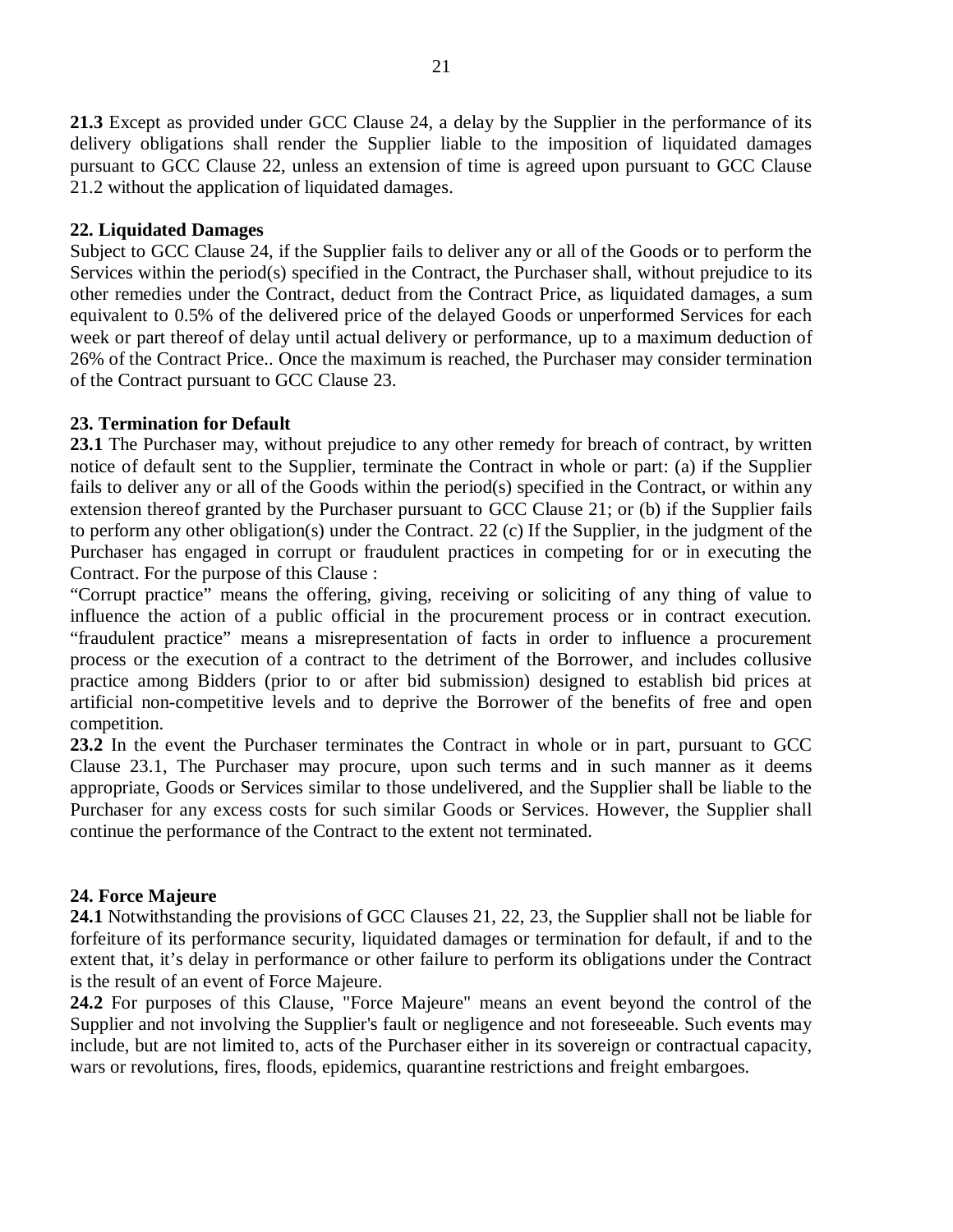**24.3** If a Force Majeure situation arises, the Supplier shall promptly notify the Purchaser in writing of such conditions and the cause thereof. Unless otherwise directed by the Purchaser in writing, the Supplier shall continue to perform its obligations under the Contract as far as is reasonably practical, and shall seek all reasonable alternative means for performance not prevented by the Force Majeure event.

## **25. Termination for Insolvency**

The Purchaser may at any time terminate the Contract by giving written notice to the Supplier, if the Supplier becomes bankrupt or otherwise insolvent. In this event, termination will be without compensation to the Supplier, provided that such termination will not prejudice or affect any right of action or remedy which has accrued or will accrue thereafter to the Purchaser.

## **26. Termination for Convenience**

**26.1** The Purchaser, by written notice sent to the Supplier, may terminate the Contract, in whole or in part, at any time for its convenience. The notice of termination shall specify that termination is for the Purchaser's convenience, the extent to which performance of the Supplier under the Contract is terminated, and the date upon which such termination becomes effective.

**26.2** The Goods that are complete and ready for shipment within 30 days after the Supplier's receipt of notice of termination shall be accepted by the Purchaser at the Contract terms and prices. For the remaining Goods, the Purchaser may elect:

(a) to have any portion completed and delivered at the Contract terms and prices; and/or (b) to cancel the remainder and pay to the Supplier an agreed amount for partially completed Goods and for materials and parts previously procured by the Supplier.

## **27. Settlement of Disputes**

**27.1** The Purchaser and the supplier shall make every effort to resolve amicably by direct informal negotiation any disagreement or dispute arising between them under or in connection with the Contract.

**27.2** If, after thirty (30) days, the parties have failed to resolve their dispute or difference by such mutual consultation, then either the Purchaser or the Supplier may give notice to the other party of its intention to commence arbitration, as hereinafter provided, as to the matter in dispute, and no arbitration in respect of this matter may be commenced unless such notice is given.

- a) Any dispute or difference in respect of which a notice of intention to commence arbitration has been given in accordance with this Clause shall be finally settled by arbitration.
	- Arbitration may be commenced prior to or after delivery of the Goods under the Contract.
- b) Arbitration proceedings shall be conducted in accordance with the rules of procedure specified in the SCC.

**27.3** Notwithstanding any reference to arbitration herein, (a) the parties

 shall continue to perform their respective obligations under the Contract unless they otherwise agree; and

#### . **28. Limitation of Liability**

Except in cases of criminal negligence or willful misconduct, and in the case of infringement pursuant to Clause 5,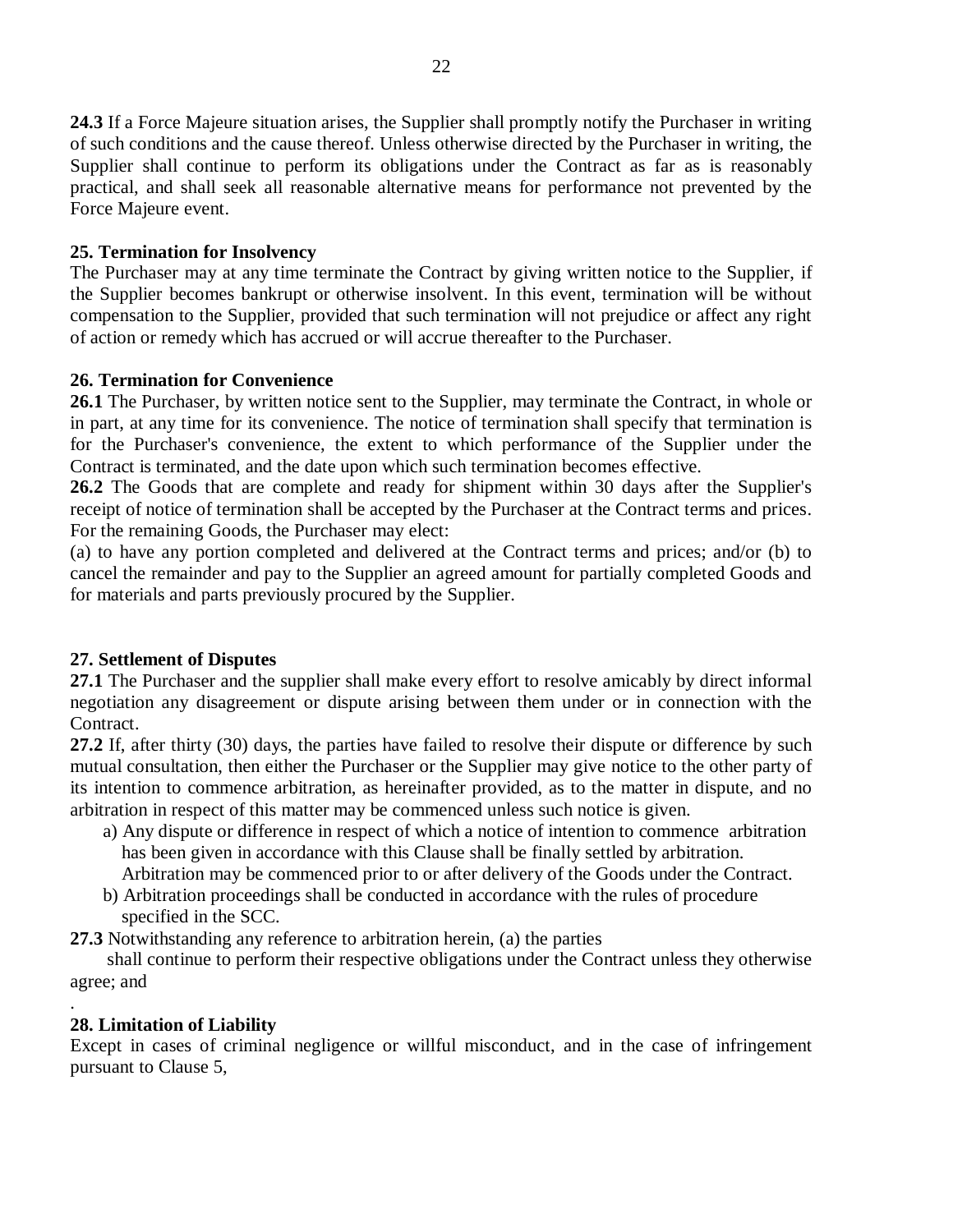(a) the Supplier shall not be liable to the Purchaser, whether in contract, tort, or otherwise, for any indirect or consequential loss or damage, loss of use, loss of production, or loss of profits or interest costs, provided that this exclusion shall not apply to any obligation of the Supplier to pay liquidated damages to the Purchaser; and

(b) The aggregate liability of the Supplier to the Purchaser, whether under the Contract, in tort or otherwise, shall not exceed the total Contract Price, provided that this limitation shall not apply to the cost of repairing or replacing the goods

### **29. Governing Language**

The contract shall be written in English language. Subject to GCC Clause 30, English language version of the Contract shall govern its interpretation. All correspondence and other documents pertaining to the Contract which are exchanged by the parties shall be written in the same language.

## **30. Applicable Law**

The Contract shall be interpreted in accordance with the laws of the Union of India. Under the jurisdiction of Bangalore Court.

## **31. Notices**

31.1 Any notice given by one party to the other pursuant to this Contract shall be sent to other party in writing or by cable, telex or facsimile and confirmed in writing to the other Party's address specified in SCC.

31.2 A notice shall be effective when delivered or on the notice's effective date, whichever is later.

#### **32. Taxes and Duties**

32.2 Suppliers shall be entirely responsible for all taxes, duties, license fees , road permits, etc., incurred until delivery of the contracted Goods to the Purchaser.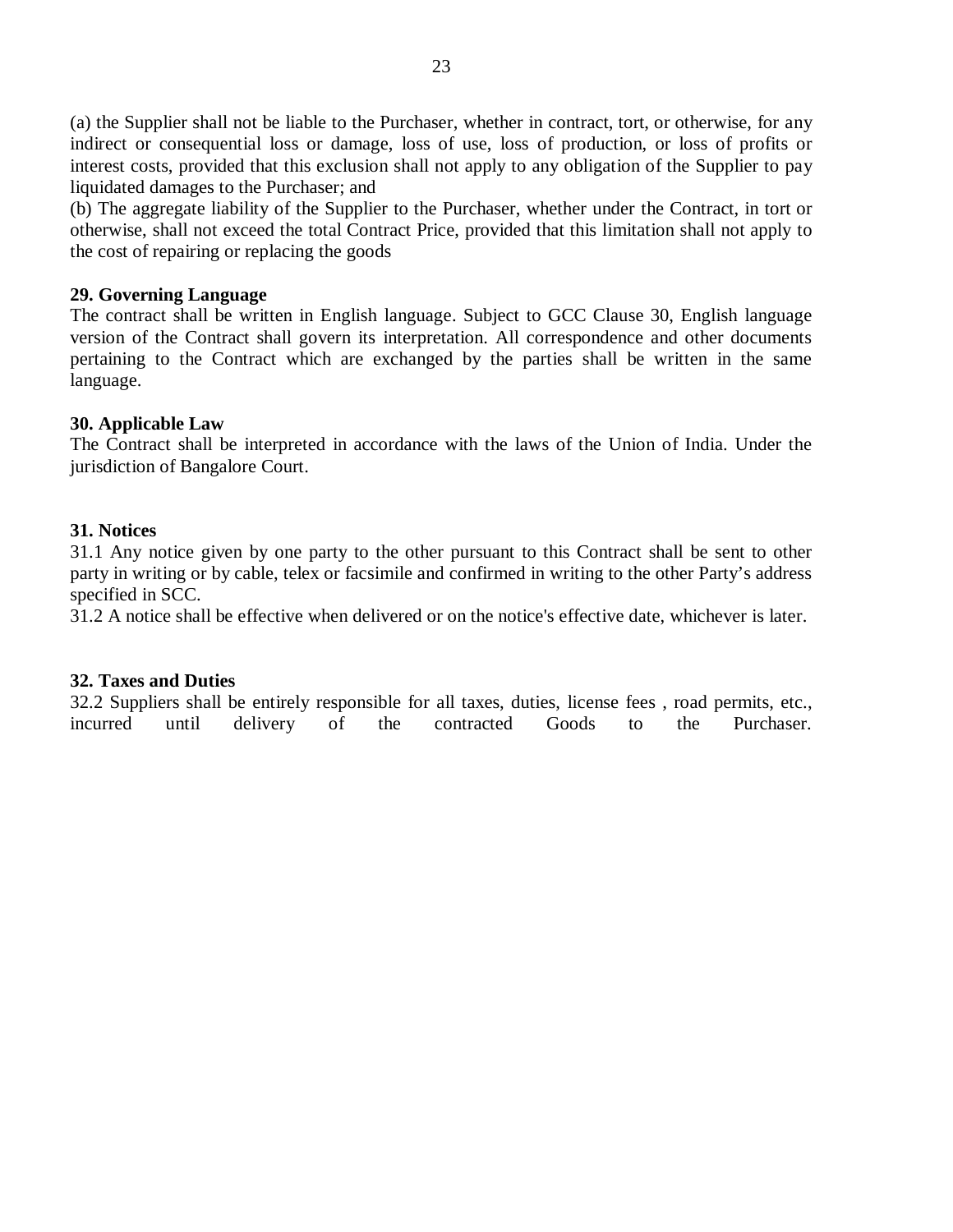# **SECTION IV: SPECIAL CONDITIONS OF CONTRACT TABLE OF CLAUSES**

## **Item No. Topic**

- 1. Definitions (GCC Clause 1)
- 2. Inspection and Tests (GCC Clause 7)
- 3. Delivery and Documents (GCC Clause 9)
- 4. Incidental Services (GCC Clause 12)
- 5. Payment (GCC Clause 15)
- 6. Settlement of Disputes (GCC Clause 27)
- 7. Notices (GCC Clause 31)
- 8. Progress of Supply
- 9. Right to use defective Journals
- 10 Supplier Integrity
- 11 Supplier's Obligation
- 12 Patent Rights
- 13. Additional qualification criteria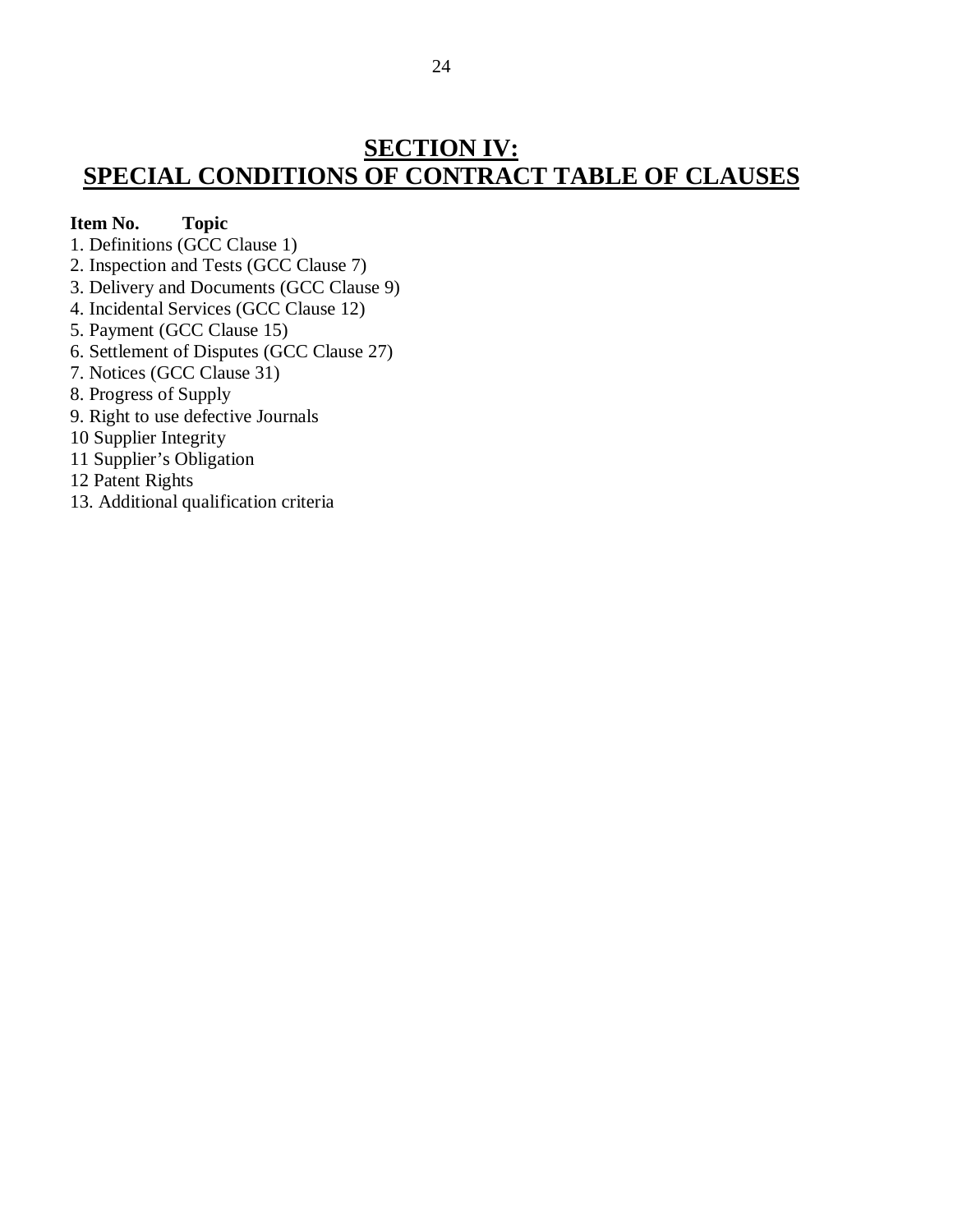# *SECTION IV: SPECIAL CONDITIONS OF CONTRACT*

The following Special Conditions of Contract shall supplement the General Conditions of Contract. Whenever there is a conflict, the provisions herein shall prevail over those in the General Conditions of Contract. The corresponding clause number of the General Conditions is indicated in parentheses.

## 1. **Definitions (GCC Clause 1)**

(a) The purchaser, Special Officer, BMC&RI Super Speciality Hospital (PMSSY), Bangalore

(b) The Supplier is an individual or firm supplying. Goods and Services under this contract.

## 2. **Inspection and Tests (GCC Clause 7)**

The following inspection procedures and tests are required by Purchaser

2) Inspection by hospital and user and 3rd party consultant appointed by Special Officer on site as per specifications.

1) Inspection by Librarian in - charge of the Library.

3. **Delivery and Documents (GCC Clause 9)** Upon delivery of the Goods, the supplier shall notify the purchaser and the insurance company by cable/telex/fax the full details of the shipment including contract number, railway receipt number and date, description of goods, quantity, name of the consignee etc. The supplier shall mail the following documents to the purchaser with a copy to the insurance company:

(i) Four Copies of the Supplier invoice showing contact number, goods' description, quantity, unit price, total amount;

(ii) Railway receipt/acknowledgment of receipt of goods from the consignee(s);

(iii) Four Copies of packing list identifying the contents of each package;

(iv) Insurance Certificate;

(vi) Inspection Certificate issued by the nominated inspection agency, and the Supplier's factory inspection report; and

The above documents shall be received by the Purchaser before arrival the goods (except where the Goods have been delivered directly to the Consignee with all documents) and, if not received the Supplier will be responsible for any consequent expenses.

## 4. **Incidental Services (GCC Clause 12)**

The following services covered under Clause 12 shall be furnished and the cost shall be included in the contract price:

4.1 The rate quoted, shall not in any case exceed the control price if any, fixed by the Government of India or State Government or the rates printed by the publisher.

## **5**. **Payment (GCC Clause 15)**

100% payment shall be made in advance after submission of proforma invoice and Bank guarantee of contract value of 100%. However the successful tenderer has to give the Bank guarantee for the total contract for the period of 15 Months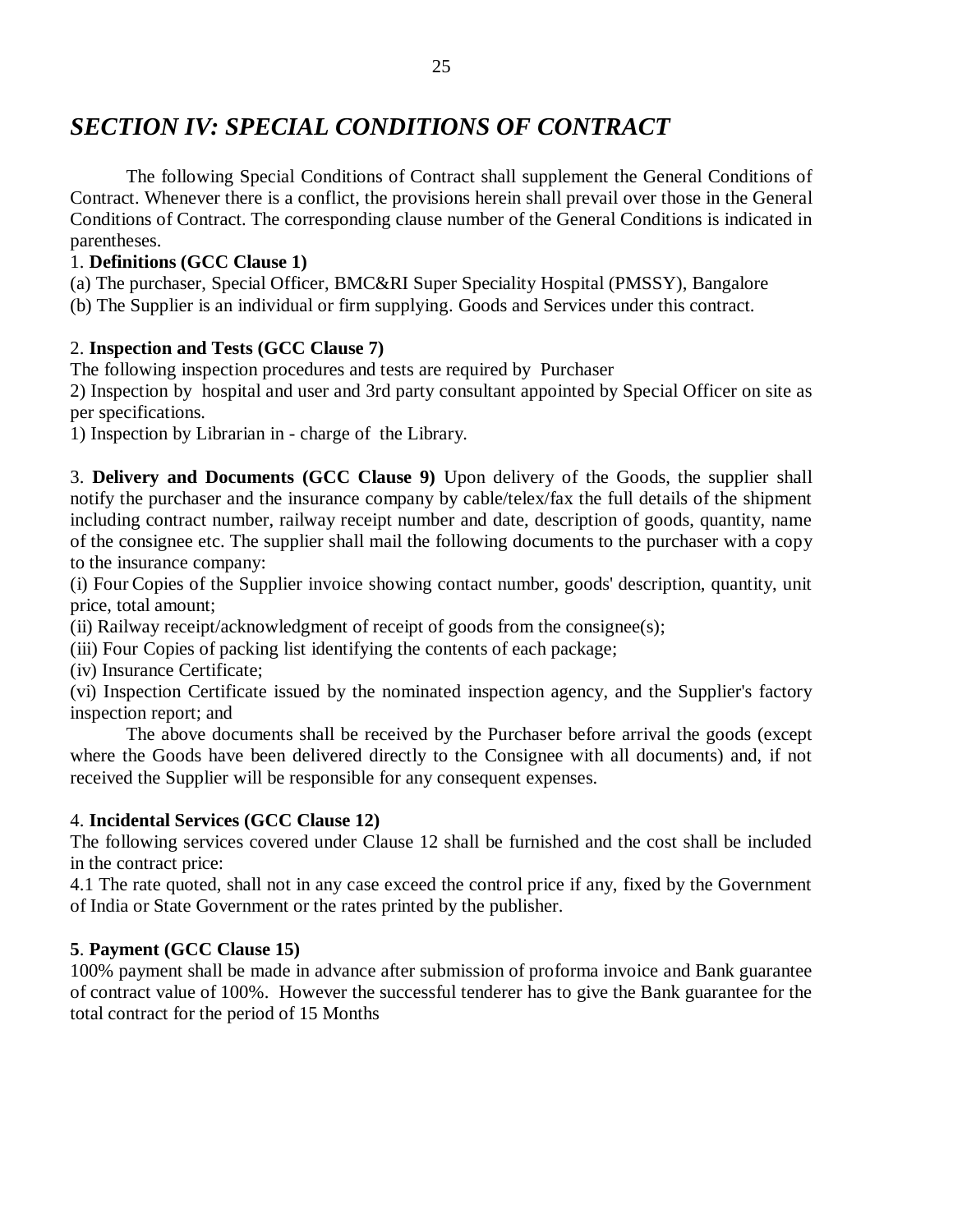### **6. Settlement of Disputes (Clause 27)**

The dispute settlement mechanism to be applied pursuant to GCC Clause 27.2(a) shall be as follows:

(a) In case of Dispute or difference arising between the Purchaser and a domestic supplier relating to any matter arising out of or connected with this agreement, such disputes or difference shall be settled in accordance with the Arbitration and Conciliation Act, 1996, by a Sole Arbitrator. The Sole Arbitrator shall be appointed by agreement between the parties; failing such agreement, by the appointing authority namely the Indian Council of Arbitration/President of the Institution of Engineers (India)/The International Centre for Alternative Dispute Resolution (India). A certified copy of the appointment Order shall be supplied to each of the Parties.

(b) Arbitration proceedings shall be held at Bangalore Karnataka, and the language of the arbitration proceedings and that of all documents and communications between the parties shall be English.

(c) The decision of the arbitrators shall be final and binding upon both parties. The cost and expenses of Arbitration proceedings will be paid as determined by the Arbitrator. However, the expenses incurred by each party in connection with the preparation, presentation etc. of its proceedings shall be borne by each party itself.

## **7. Notices (Clause 31)**

For the purpose of all notices, the following shall be the address of the Purchaser and Supplier. The Special Officer, BMC&RI Super Speciality Hospital (PMSSY), Bangalore Supplier: (To be filled in at the time of Contract signature) ............................................. .............................................

#### **8. Progress of Supply:**

Supplier shall regularly intimate progress of supply, in writing, to the Purchaser as under:

- Quantity offered for inspection and date;
- Quantity accepted/rejected by inspecting agency and date;
- Quantity dispatched/delivered to consignees and date;
- Quantity where incidental services have been satisfactorily completed with date;
- Quantity where rectification/repair/replacement effected/completed on receipt of any communication from consignee/Purchaser with date;
- Date of completion of entire Contract including incidental services, if any; and
- Date of receipt of entire payments under the Contract (in case of stage-wise inspection, details required may also be specified).

## **9. Right to use defective Journals:**

If after delivery, acceptance and installation and within the guarantee and warranty period, the operation or use of the equipment proves to be unsatisfactory, the Purchaser shall have the right to continue to operate or use such goods until rectifications of defects, by partial or complete replacement is made without interfering with the Purchaser's operation.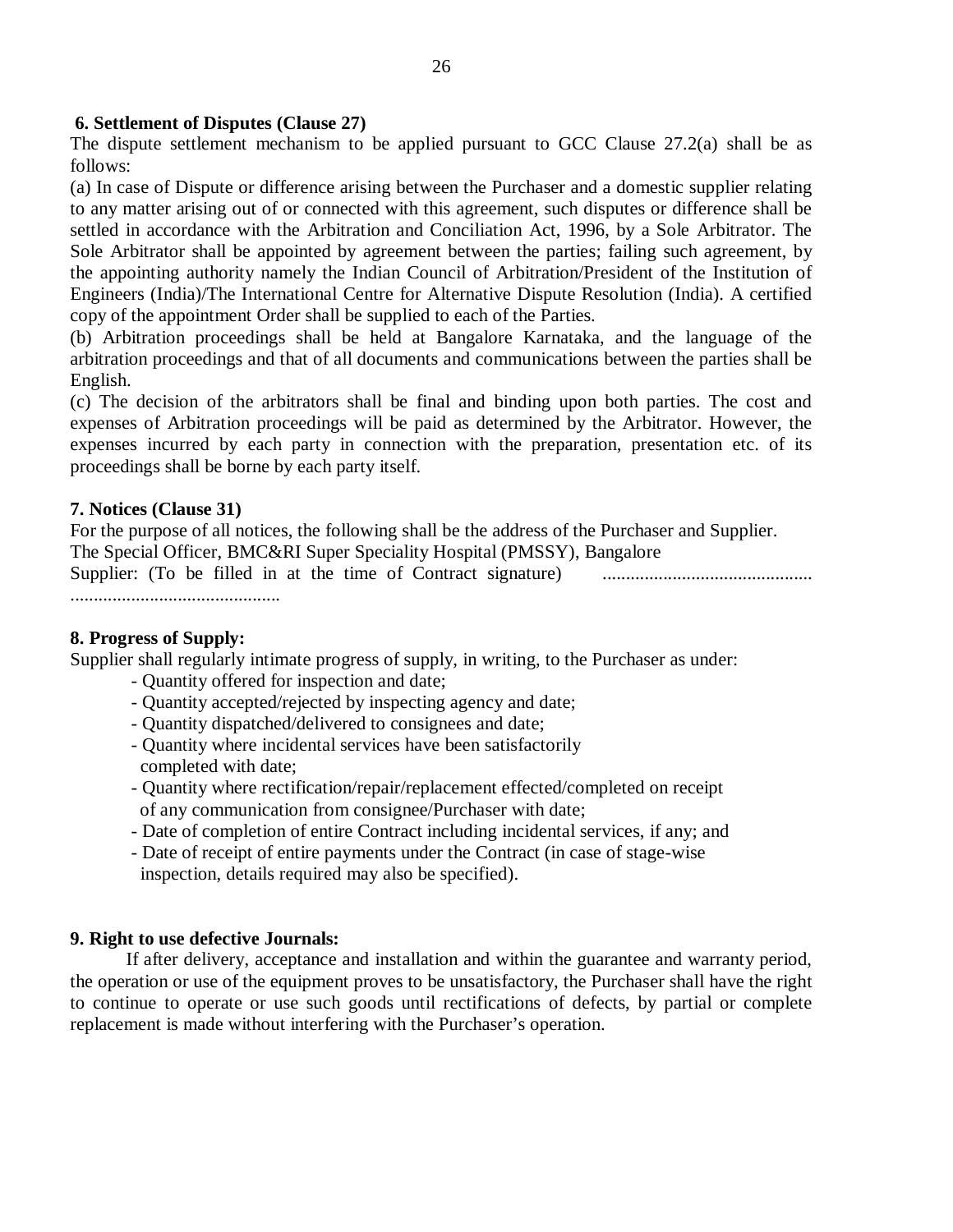#### **10. Supplier Integrity:**

The supplier is responsible for and obliged to conduct all contracted activities in accordance with the Contract using state-of-the-art methods and economic principles and exercising all means available to achieve the performance specified in the Contract.

#### **11. Supplier's Obligations:**

The Supplier is obliged to work closely with the Purchaser's staff, act within its own authority and abide by directives issued by the Purchaser and implementation activities. The Supplier will abide by the job safety measures prevalent in India and will free the Purchaser from all demands or responsibilities arising from accidents or loss of life the cause of which is the Supplier's negligence.

The Supplier will pay all indemnities arising from such incidents and will not hold the Purchaser responsible or obligated. The Supplier is responsible for managing the activities of its personnel or sub-contracted personnel and will hold itself responsible for any misdemeanors. The Supplier will treat as confidential all data and information about the Purchaser, obtained in the execution of his responsibilities, in strict confidence and will not reveal such information to any other party without the prior written approval of the Purchaser.

**12. Patent Rights:** In the event of any claim asserted by a third party of infringement of copyright, patent, trademark or industrial design rights arising from the use of the Goods or any part thereof in the Purchaser's country, the supplier shall act expeditiously to extinguish such claim. If the supplier fails to comply and the Purchaser is required to pay compensation to a third party resulting from such infringement, the supplier shall be responsible for the compensation including all expenses, court costs and lawyer fees. The Purchaser will give notice to the supplier of such claim, if it is made, without delay.

#### **13. Additional qualification criteria (Clause ITT - 25.2)**

I. Self Declaration stating the firm is not black listed in any state/Centre/Quasi Government Organization and will not supply old editions.

II. Annual turnover report for last three years by Chartered Accountant.

III. Sales tax/VAT Registration Number with Certificate.

IV. Income tax

V. PAN Number.

VI. Solvency certificate from Nationalized/Scheduled bank equivalent to the tender value (to be submitted in the price bid)

**14.** If it is found that journals supplied are old and old edition the entire cost along with E.M.D. & Security deposit is forfeited. The Company shall be blacklisted.

**15.** Delivery period: 30 days from date of supply order.

**16.** Tenderers shall quote only books mentioned in scheduled of requirement. Alternate books should not be quoted. If quoted liable to be rejected.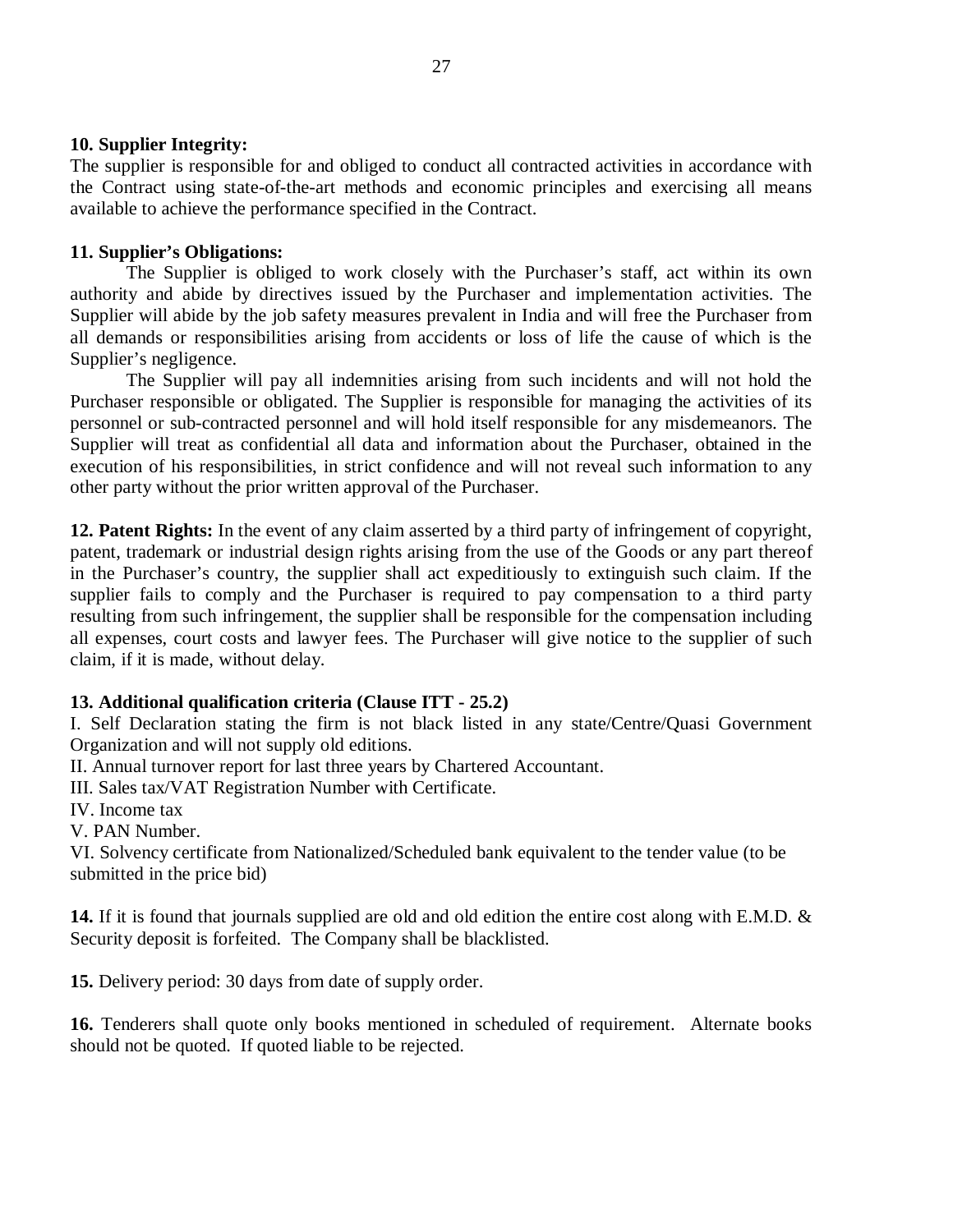# **SECTION V: SCHEDULE OF REQUIREMENTS**

## **Part - I**

| Serial |       | List of $\sqrt{\frac{2}{1}}$ Quantity | Delivery Schedule                                                                                                                                                                                                    | <b>EMD</b> in Rupees |
|--------|-------|---------------------------------------|----------------------------------------------------------------------------------------------------------------------------------------------------------------------------------------------------------------------|----------------------|
| Number | books | Enclosed below                        | Journals to be supplied as per<br>the consignment list provided<br>and as per the issues published<br>(monthly/ quarterly/half yearly/<br>annually) whichever<br><i>is</i><br>applicable for each of the<br>journals | <b>EXEMPTED</b>      |

| <b>PRINT JOURNALS FOR THE YEAR 2020</b> |                                      |                                                                                 |  |  |  |
|-----------------------------------------|--------------------------------------|---------------------------------------------------------------------------------|--|--|--|
| <b>Sl</b><br>No                         | <b>Item Code</b><br><b>Item Name</b> |                                                                                 |  |  |  |
| 1                                       | SSH20/JOURNAL/01                     | Neurology India                                                                 |  |  |  |
| $\overline{2}$                          | SSH20/JOURNAL/02                     | <b>Stroke</b>                                                                   |  |  |  |
| 3                                       | SSH20/JOURNAL/03                     | Journal of Neurology, Neurosurgery and Psychitry                                |  |  |  |
| $\overline{4}$                          | SSH20/JOURNAL/04                     | Muscle and Nerve                                                                |  |  |  |
| 5                                       | SSH20/JOURNAL/05                     | Epilepsia                                                                       |  |  |  |
| 6                                       | SSH20/JOURNAL/06                     | Journal of Neurological Science                                                 |  |  |  |
| 7                                       | SSH20/JOURNAL/07                     | Neurology - the Official Journal of the American<br><b>Academy of Neurology</b> |  |  |  |
| 8                                       | SSH20/JOURNAL/08                     | <b>Brain</b>                                                                    |  |  |  |
| 9                                       | SSH20/JOURNAL/09                     | Annals of Neurology.                                                            |  |  |  |
| 10                                      | SSH20/JOURNAL/10                     | Continuum - the Official CME Journal of the<br>American Academy of Neurology.   |  |  |  |
| 11                                      | SSH20/JOURNAL/11                     | Movement Disorders.                                                             |  |  |  |
| 12                                      | SSH20/JOURNAL/12                     | Lancet Neurology.                                                               |  |  |  |
| 13                                      | SSH20/JOURNAL/13                     | Cephalalgia.                                                                    |  |  |  |
| 14                                      | SSH20/JOURNAL/14                     | Seminars in Neurology                                                           |  |  |  |
| 15                                      | SSH20/JOURNAL/15                     | Archives of Neurology                                                           |  |  |  |
| 16                                      | SSH20/JOURNAL/16                     | Neurology Clinic of North America.                                              |  |  |  |
| 17                                      | SSH20/JOURNAL/17                     | Journal of American College of Cardiology.                                      |  |  |  |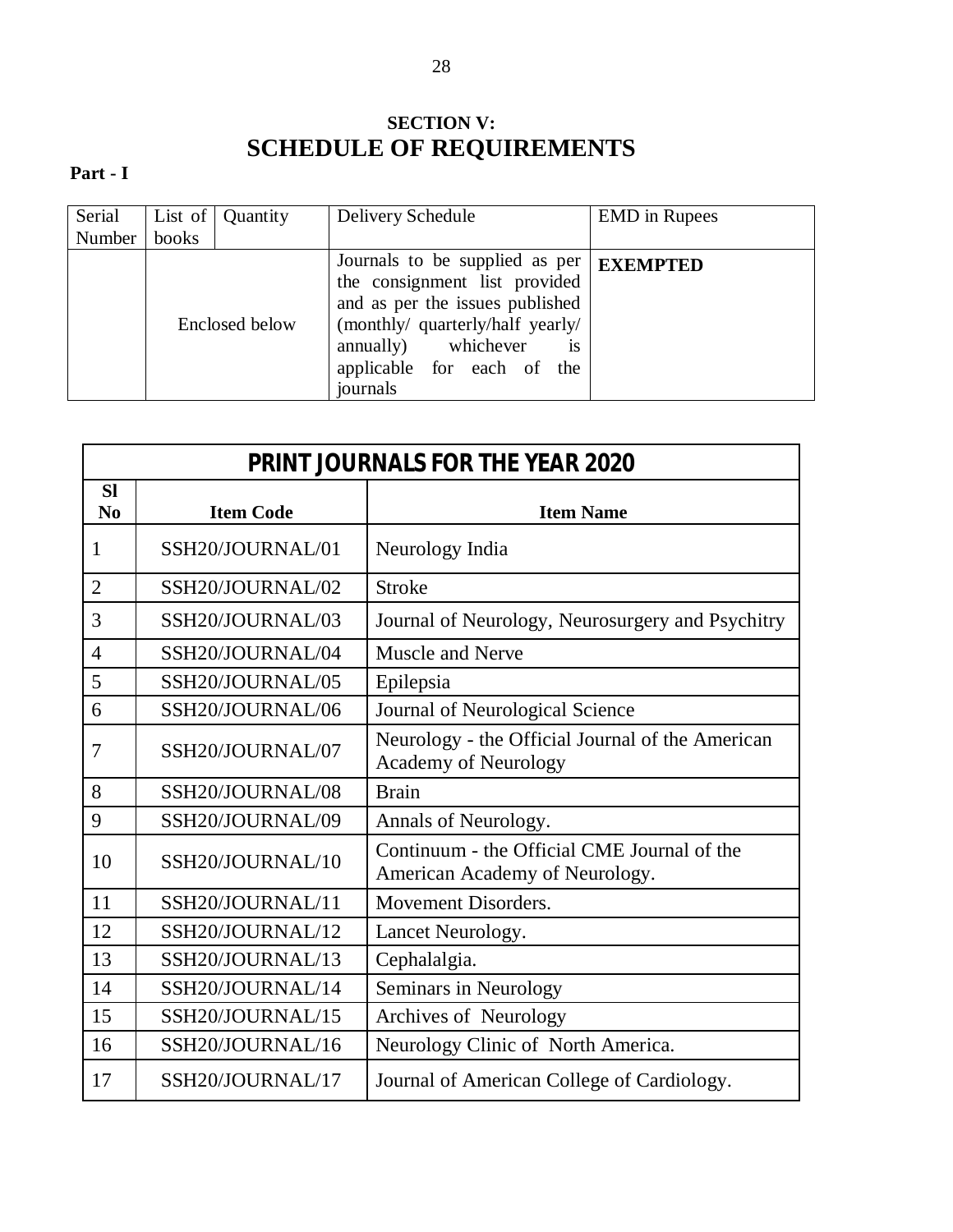| 18 | SSH20/JOURNAL/18 | American Journal of Cardiology.                                                   |  |
|----|------------------|-----------------------------------------------------------------------------------|--|
| 19 | SSH20/JOURNAL/19 | Indian Heart Journal.                                                             |  |
| 20 | SSH20/JOURNAL/20 | Catheterization & Cardiovascular Intervention.                                    |  |
| 21 | SSH20/JOURNAL/21 | European Heart Journal.                                                           |  |
| 22 | SSH20/JOURNAL/22 | Circulation.                                                                      |  |
| 23 | SSH20/JOURNAL/23 | American Society of Echocardiography Journal                                      |  |
| 24 | SSH20/JOURNAL/24 | <b>Current Problems in Cardiology</b>                                             |  |
| 25 | SSH20/JOURNAL/25 | <b>Cardiology Clinics</b>                                                         |  |
| 26 | SSH20/JOURNAL/26 | Echocardiography                                                                  |  |
| 27 | SSH20/JOURNAL/27 | Journal of Interventional Cardiology                                              |  |
| 28 | SSH20/JOURNAL/28 | Journal of cardiovascular Electro Physiology                                      |  |
| 29 | SSH20/JOURNAL/29 | Pediatric cardiology                                                              |  |
| 30 | SSH20/JOURNAL/30 | Progress in cardiovascular diseases                                               |  |
| 31 | SSH20/JOURNAL/31 | Journal of critical Care                                                          |  |
| 32 | SSH20/JOURNAL/32 | Cardiovascular Pathology                                                          |  |
| 33 | SSH20/JOURNAL/33 | Journal of Hospital Infection                                                     |  |
| 34 | SSH20/JOURNAL/34 | Bulletin of World Health Organization                                             |  |
| 35 | SSH20/JOURNAL/35 | Journal of National Accreditation board for<br>hospital and health care providers |  |
| 36 | SSH20/JOURNAL/36 | Heart                                                                             |  |
| 37 | SSH20/JOURNAL/37 | Journal of Paediatric Surgery.                                                    |  |
| 38 | SSH20/JOURNAL/38 | Paediatric Surgery International.                                                 |  |
| 39 | SSH20/JOURNAL/39 | Seminars in Paediatric Surgery.                                                   |  |
| 40 | SSH20/JOURNAL/40 | European Journal of Paediatric Surgery.                                           |  |
| 41 | SSH20/JOURNAL/41 | Journal of Paediatric Urology.                                                    |  |
| 42 | SSH20/JOURNAL/42 | Lancet                                                                            |  |
| 43 | SSH20/JOURNAL/43 | Journal of Gastro intestinal Surgery                                              |  |
| 44 | SSH20/JOURNAL/44 | <b>Gastroenterology Clinics of North America</b>                                  |  |
| 45 | SSH20/JOURNAL/45 | Diseases of Colon and Rectum                                                      |  |
| 46 | SSH20/JOURNAL/46 | Journal of Minimal Access Surgery                                                 |  |
| 47 | SSH20/JOURNAL/47 | <b>Obesity Surgery</b>                                                            |  |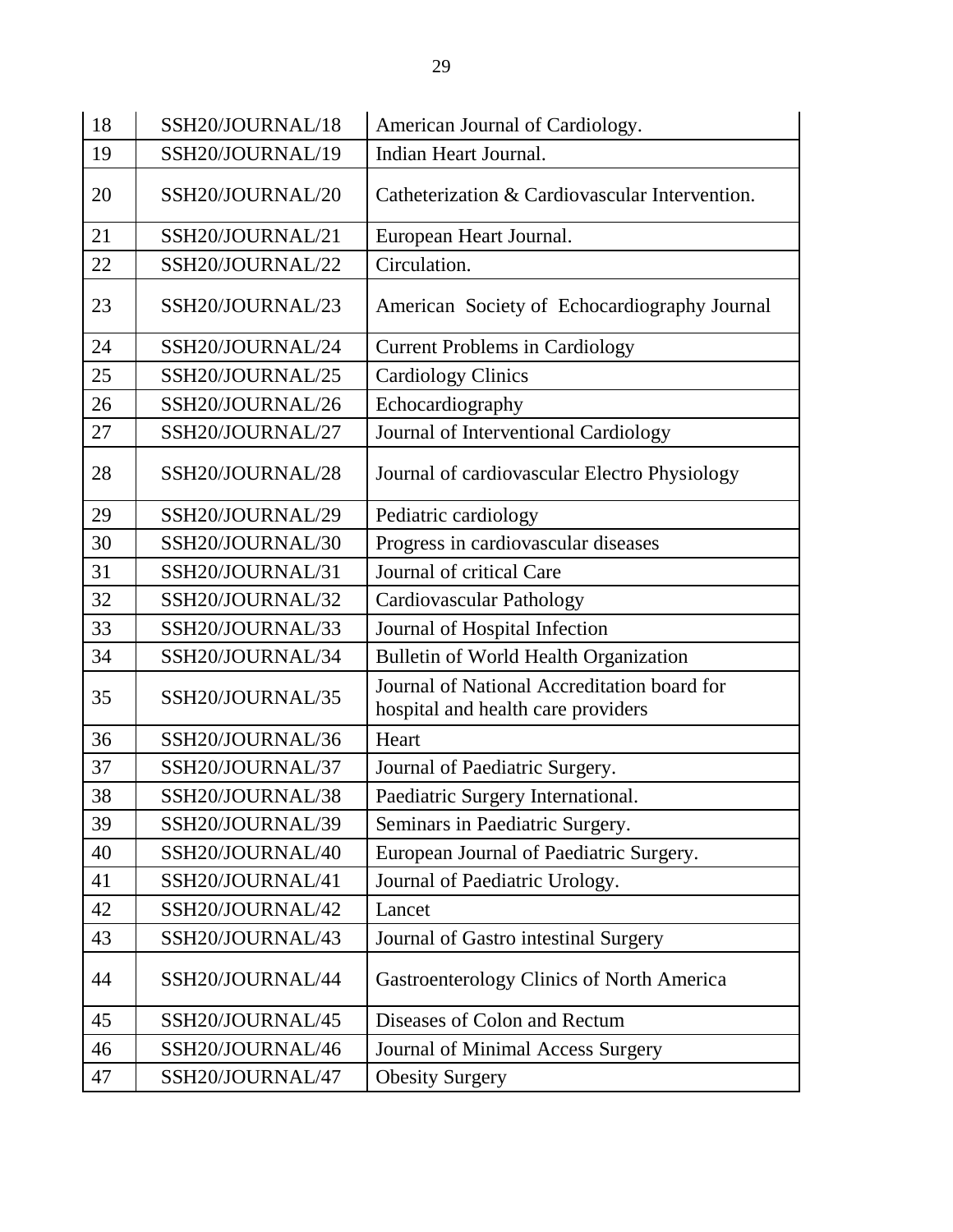| 48 | SSH20/JOURNAL/48 | British Journal of Surgery                                                   |  |
|----|------------------|------------------------------------------------------------------------------|--|
| 49 | SSH20/JOURNAL/49 | Journal of American College of Surgeons                                      |  |
| 50 | SSH20/JOURNAL/50 | Gut                                                                          |  |
| 51 | SSH20/JOURNAL/51 | World Journal of Gastroentrology                                             |  |
| 52 | SSH20/JOURNAL/52 | Pancreas                                                                     |  |
| 53 | SSH20/JOURNAL/53 | <b>HPB</b>                                                                   |  |
| 54 | SSH20/JOURNAL/54 | Indian Journal of Gastroentrology                                            |  |
| 55 | SSH20/JOURNAL/55 | Journal of Crohns and colitis                                                |  |
| 56 | SSH20/JOURNAL/56 | Journal of Clinical Oncology                                                 |  |
| 57 | SSH20/JOURNAL/57 | <b>Annals of Surgery</b>                                                     |  |
| 58 | SSH20/JOURNAL/58 | Journal of Neurosurgical Anaesthesia                                         |  |
| 59 | SSH20/JOURNAL/59 | Paediatric Anaesthesia                                                       |  |
| 60 | SSH20/JOURNAL/60 | <b>Critical Care Medicine</b>                                                |  |
| 61 | SSH20/JOURNAL/61 | European Journal of Anaesthesia                                              |  |
| 62 | SSH20/JOURNAL/62 | Anaesthesia and Intensive Care (Australian<br>Society of Anaesthesiologists) |  |
|    |                  |                                                                              |  |
| 63 | SSH20/JOURNAL/63 | Journal of Cardiothoracic and Vascular<br>Anaesthesia                        |  |
| 64 | SSH20/JOURNAL/64 | Neurosurgery                                                                 |  |
| 65 | SSH20/JOURNAL/65 | Neurosurgical Clinics of North America                                       |  |
| 66 | SSH20/JOURNAL/66 | Journal of Neurosurgery                                                      |  |
| 67 | SSH20/JOURNAL/67 | Spine                                                                        |  |
| 68 | SSH20/JOURNAL/68 | <b>Plastic &amp; Reconstructive Surgery</b>                                  |  |
| 69 | SSH20/JOURNAL/69 | Journal of American Society of Plastic Surgery                               |  |
| 70 | SSH20/JOURNAL/70 | Journal of International society of burns injury.                            |  |
| 71 | SSH20/JOURNAL/71 | <b>Aesthetic Plastic Surgery</b>                                             |  |
| 72 | SSH20/JOURNAL/72 | Annals of Plastic Surgery                                                    |  |
| 73 | SSH20/JOURNAL/73 | <b>Clinics in Plastic Surgery</b>                                            |  |
| 74 | SSH20/JOURNAL/74 | Archives of facial Plastic Surgery                                           |  |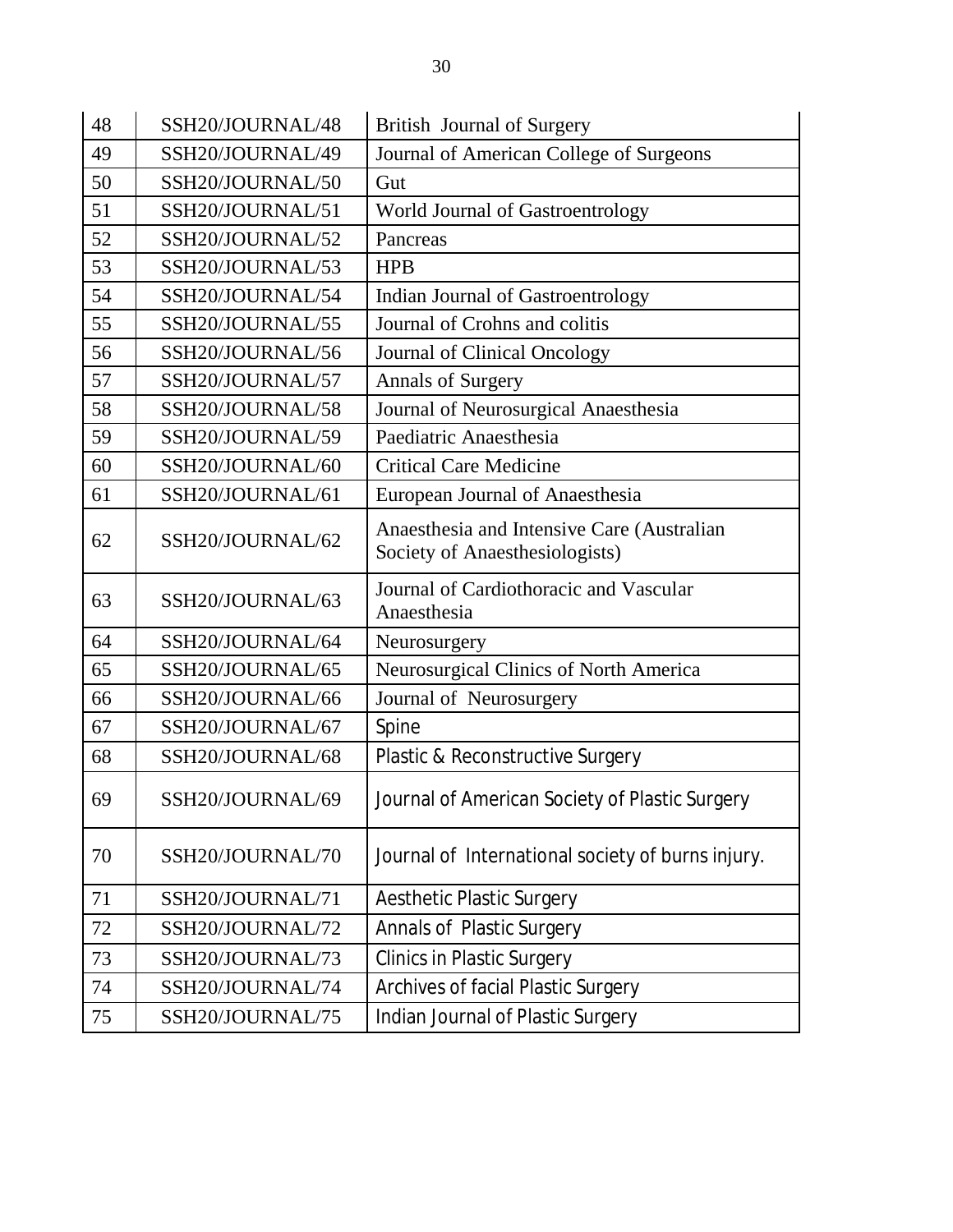|                             | <b>PRINT JOURNALS FOR THE YEAR 2021</b> |                                                                               |  |  |
|-----------------------------|-----------------------------------------|-------------------------------------------------------------------------------|--|--|
| <b>Sl</b><br>N <sub>0</sub> | <b>Item Code</b>                        | <b>Item Name</b>                                                              |  |  |
| $\mathbf{1}$                | SSH21/JOURNAL/01                        | Neurology India                                                               |  |  |
| $\overline{2}$              | SSH21/JOURNAL/02                        | <b>Stroke</b>                                                                 |  |  |
| 3                           | SSH21/JOURNAL/03                        | Journal of Neurology, Neurosurgery and<br>Psychitry                           |  |  |
| $\overline{4}$              | SSH21/JOURNAL/04                        | Muscle and Nerve                                                              |  |  |
| 5                           | SSH21/JOURNAL/05                        | Epilepsia                                                                     |  |  |
| 6                           | SSH21/JOURNAL/06                        | Journal of Neurological Science                                               |  |  |
| 7                           | SSH21/JOURNAL/07                        | Neurology - the Official Journal of the<br>American Academy of Neurology      |  |  |
| 8                           | SSH21/JOURNAL/08                        | <b>Brain</b>                                                                  |  |  |
| 9                           | SSH21/JOURNAL/09                        | Annals of Neurology.                                                          |  |  |
| 10                          | SSH21/JOURNAL/10                        | Continuum - the Official CME Journal of the<br>American Academy of Neurology. |  |  |
| 11                          | SSH21/JOURNAL/11                        | Movement Disorders.                                                           |  |  |
| 12                          | SSH21/JOURNAL/12                        | Lancet Neurology.                                                             |  |  |
| 13                          | SSH21/JOURNAL/13                        | Cephalalgia.                                                                  |  |  |
| 14                          | SSH21/JOURNAL/14                        | Seminars in Neurology                                                         |  |  |
| 15                          | SSH21/JOURNAL/15                        | Archives of Neurology                                                         |  |  |
| 16                          | SSH21/JOURNAL/16                        | Neurology Clinic of North America.                                            |  |  |
| 17                          | SSH21/JOURNAL/17                        | Journal of American College of Cardiology.                                    |  |  |
| 18                          | SSH21/JOURNAL/18                        | American Journal of Cardiology.                                               |  |  |
| 19                          | SSH21/JOURNAL/19                        | Indian Heart Journal.                                                         |  |  |
| 20                          | SSH21/JOURNAL/20                        | Catheterization & Cardiovascular Intervention.                                |  |  |
| 21                          | SSH21/JOURNAL/21                        | European Heart Journal.                                                       |  |  |
| 22                          | SSH21/JOURNAL/22                        | Circulation.                                                                  |  |  |
| 23                          | SSH21/JOURNAL/23                        | American Society of Echocardiography Journal                                  |  |  |
| 24                          | SSH21/JOURNAL/24                        | <b>Current Problems in Cardiology</b>                                         |  |  |
| 25                          | SSH21/JOURNAL/25                        | <b>Cardiology Clinics</b>                                                     |  |  |
| 26                          | SSH21/JOURNAL/26                        | Echocardiography                                                              |  |  |
| 27                          | SSH21/JOURNAL/27                        | Journal of Interventional Cardiology                                          |  |  |
| 28                          | SSH21/JOURNAL/28                        | Journal of cardiovascular Electro Physiology                                  |  |  |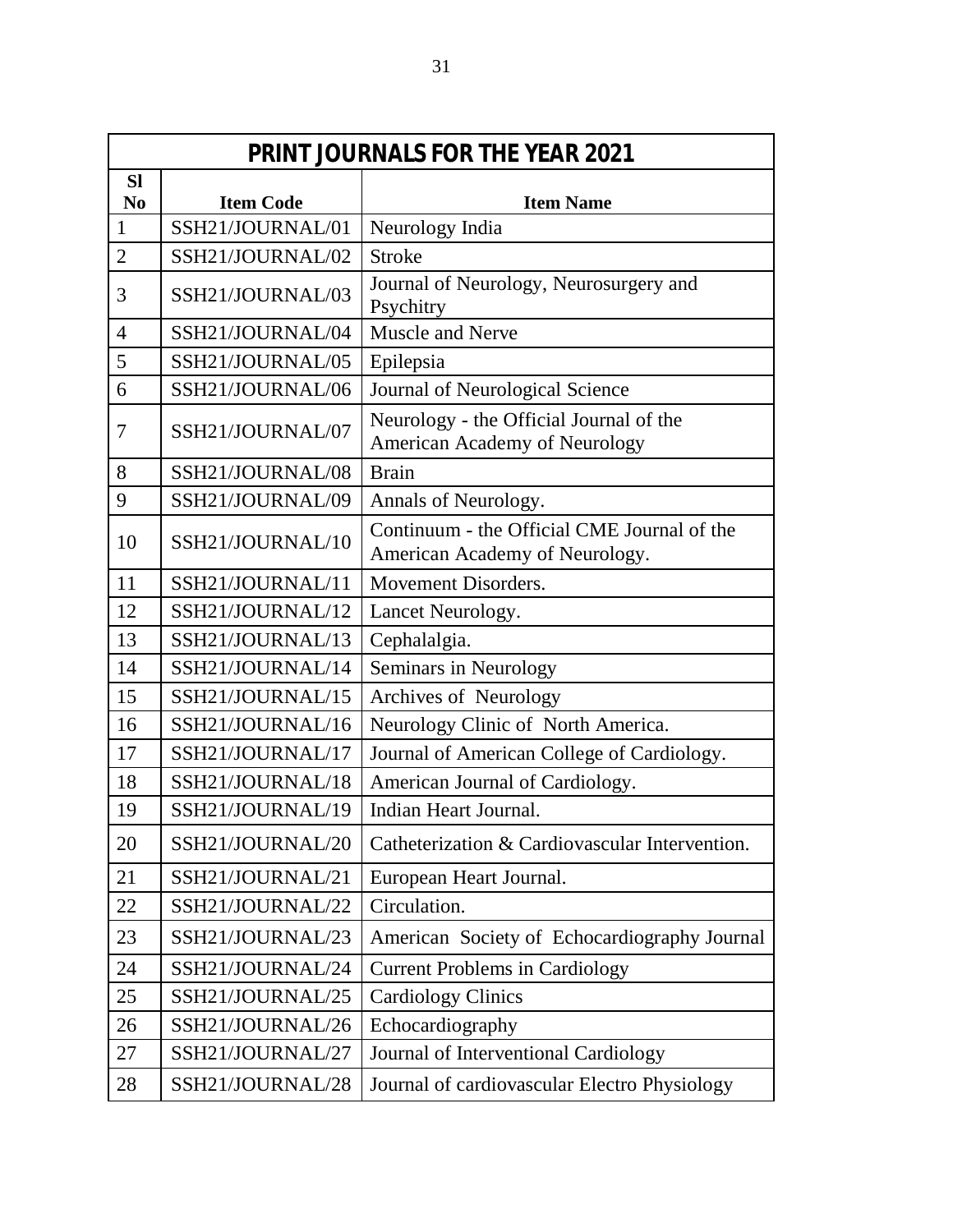| 29 | SSH21/JOURNAL/29 | Pediatric cardiology                                                              |
|----|------------------|-----------------------------------------------------------------------------------|
| 30 | SSH21/JOURNAL/30 | Progress in cardiovascular diseases                                               |
| 31 | SSH21/JOURNAL/31 | Journal of critical Care                                                          |
| 32 | SSH21/JOURNAL/32 | <b>Cardiovascular Pathology</b>                                                   |
| 33 | SSH21/JOURNAL/33 | Journal of Hospital Infection                                                     |
| 34 | SSH21/JOURNAL/34 | <b>Bulletin of World Health Organization</b>                                      |
| 35 | SSH21/JOURNAL/35 | Journal of National Accreditation board for<br>hospital and health care providers |
| 36 | SSH21/JOURNAL/36 | Heart                                                                             |
| 37 | SSH21/JOURNAL/37 | Journal of Paediatric Surgery.                                                    |
| 38 | SSH21/JOURNAL/38 | Paediatric Surgery International.                                                 |
| 39 | SSH21/JOURNAL/39 | Seminars in Paediatric Surgery.                                                   |
| 40 | SSH21/JOURNAL/40 | European Journal of Paediatric Surgery.                                           |
| 41 | SSH21/JOURNAL/41 | Journal of Paediatric Urology.                                                    |
| 42 | SSH21/JOURNAL/42 | Lancet                                                                            |
| 43 | SSH21/JOURNAL/43 | Journal of Gastro intestinal Surgery                                              |
| 44 | SSH21/JOURNAL/44 | <b>Gastroenterology Clinics of North America</b>                                  |
| 45 | SSH21/JOURNAL/45 | Diseases of Colon and Rectum                                                      |
|    |                  |                                                                                   |
| 46 | SSH21/JOURNAL/46 | Journal of Minimal Access Surgery                                                 |
| 47 | SSH21/JOURNAL/47 | <b>Obesity Surgery</b>                                                            |
| 48 | SSH21/JOURNAL/48 | British Journal of Surgery                                                        |
| 49 | SSH21/JOURNAL/49 | Journal of American College of Surgeons                                           |
| 50 | SSH21/JOURNAL/50 | Gut                                                                               |
| 51 | SSH21/JOURNAL/51 | World Journal of Gastroentrology                                                  |
| 52 | SSH21/JOURNAL/52 | Pancreas                                                                          |
| 53 | SSH21/JOURNAL/53 | <b>HPB</b>                                                                        |
| 54 | SSH21/JOURNAL/54 | Indian Journal of Gastroentrology                                                 |
| 55 | SSH21/JOURNAL/55 | Journal of Crohns and colitis                                                     |
| 56 | SSH21/JOURNAL/56 | Journal of Clinical Oncology                                                      |
| 57 | SSH21/JOURNAL/57 | Annals of Surgery                                                                 |
| 58 | SSH21/JOURNAL/58 | Journal of Neurosurgical Anaesthesia                                              |
| 59 | SSH21/JOURNAL/59 | Paediatric Anaesthesia                                                            |
| 60 | SSH21/JOURNAL/60 | <b>Critical Care Medicine</b>                                                     |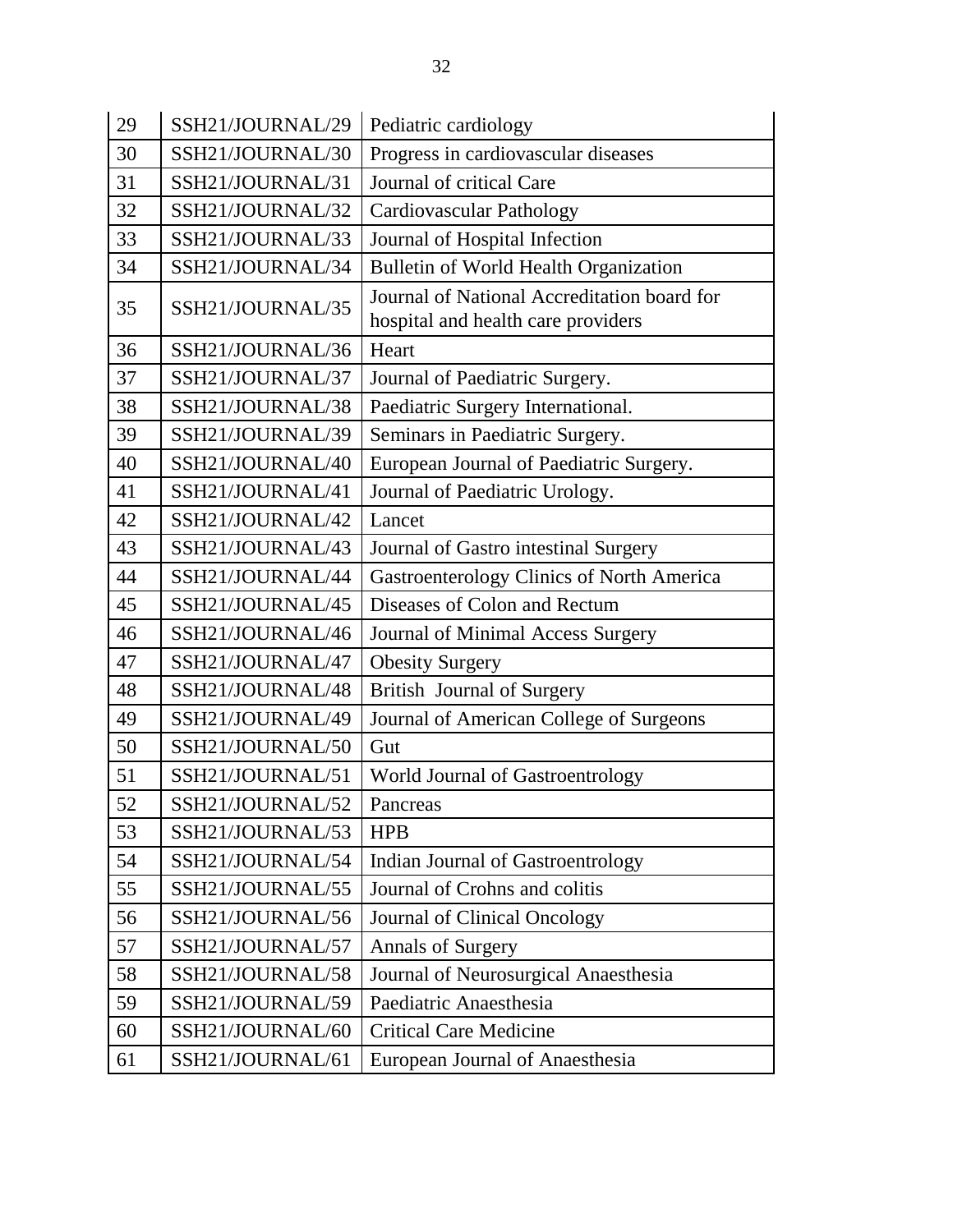| 62 | SSH21/JOURNAL/62 | Anaesthesia and Intensive Care (Australian<br>Society of Anaesthesiologists) |
|----|------------------|------------------------------------------------------------------------------|
| 63 | SSH21/JOURNAL/63 | Journal of Cardiothoracic and Vascular<br>Anaesthesia                        |
| 64 | SSH21/JOURNAL/64 | Neurosurgery                                                                 |
| 65 | SSH21/JOURNAL/65 | Neurosurgical Clinics of North America                                       |
| 66 | SSH21/JOURNAL/66 | Journal of Neurosurgery                                                      |
| 67 | SSH21/JOURNAL/67 | Spine                                                                        |
| 68 | SSH21/JOURNAL/68 | Plastic & Reconstructive Surgery                                             |
| 69 | SSH21/JOURNAL/69 | Journal of American Society of Plastic Surgery                               |
| 70 | SSH21/JOURNAL/70 | Journal of International society of burns injury.                            |
| 71 | SSH21/JOURNAL/71 | <b>Aesthetic Plastic Surgery</b>                                             |
| 72 | SSH21/JOURNAL/72 | Annals of Plastic Surgery                                                    |
| 73 | SSH21/JOURNAL/73 | <b>Clinics in Plastic Surgery</b>                                            |
| 74 | SSH21/JOURNAL/74 | Archives of facial Plastic Surgery                                           |
| 75 | SSH21/JOURNAL/75 | Indian Journal of Plastic Surgery                                            |

**The above listed Journals is a set of Journals of 2020 &2021. The same set of journals should be supplied** BMC&RI Super Speciality Hospital (PMSSY)**.**

## **Part – II (Incidental Services)**

\*\*\* The Purchaser must specify here the date from which the date of delivery schedule will start. That date should be either the date of contract award, or the date of contract signature, of the date of opening of letter of credit, or the date of confirmation of the Letter of Credit, as appropriate. The Tender Form should include only a cross reference to this Schedule. \*\* Specify the required Incidental Services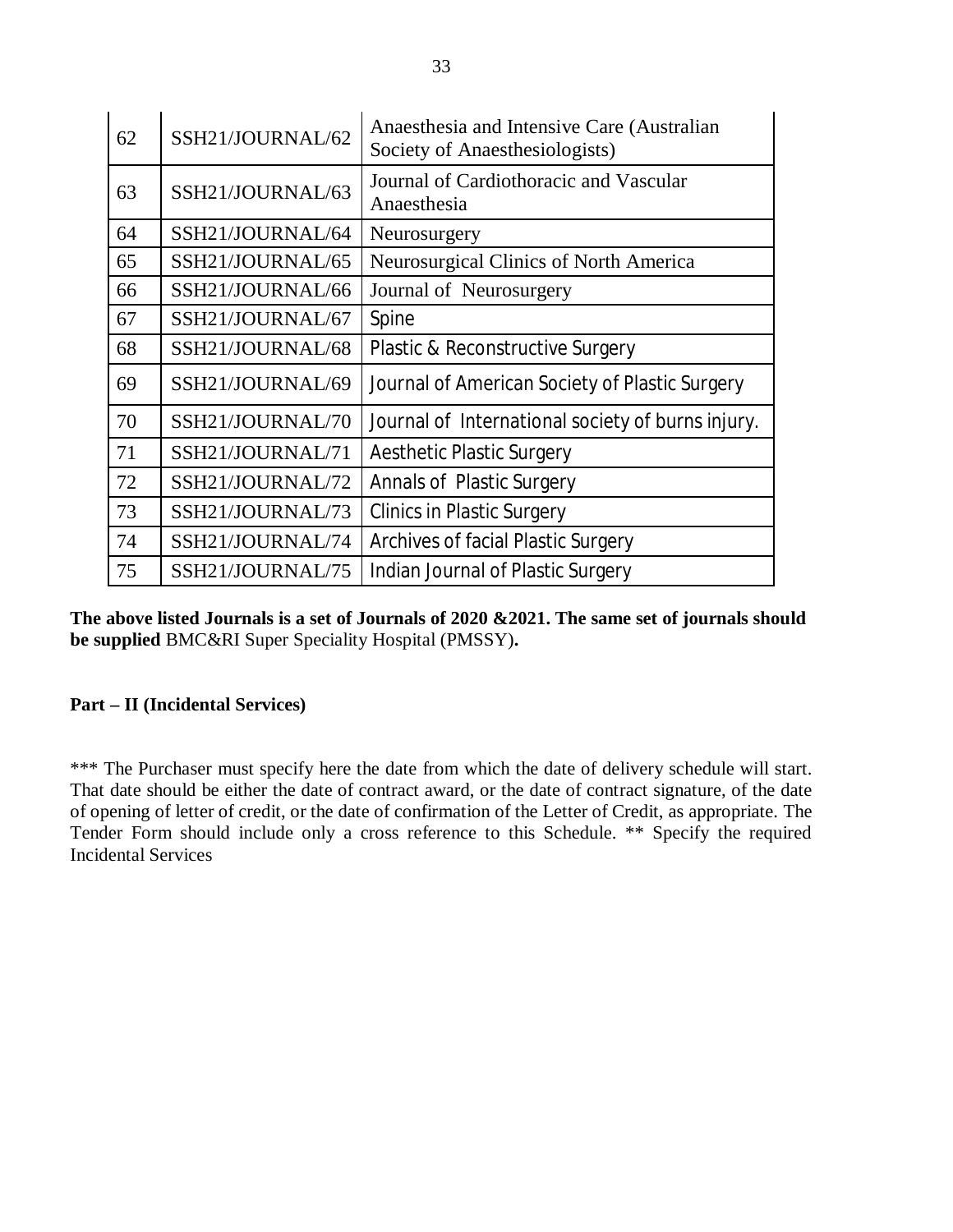### **SECTION VI :**

# **QUALIFICATION CRITERIA**

- 1. (a) The tenderer should be a publisher who must have published, provided service of similar to the type specified in the 'Schedule of Requirements' up to at least 80 % of the quantity required in any one of the last 3 years. The books offered for supply must be of the most recent edition.
	- (b) Tenders of tenderers quoting as authorized representative of a publisher, meeting with the below requirement in full, can also be considered provided :
		- (i) the Publisher furnishes authorization in the prescribed format assuring full guarantee and warranty obligations as per GCC and SCC; and
		- (ii) the tenderer, as authorized representative, has supplied satisfactorily at least 50% of the quantity similar to the type specified in the Schedule of Requirements in any one of the last three years
- 2. The tenderer should furnish the information on all past supplies and satisfactory supplies for both (a) and (b) above, in Performa under Section XII.
	- 3. All other documents as per the checklist and to accept all terms as specified in the tender document.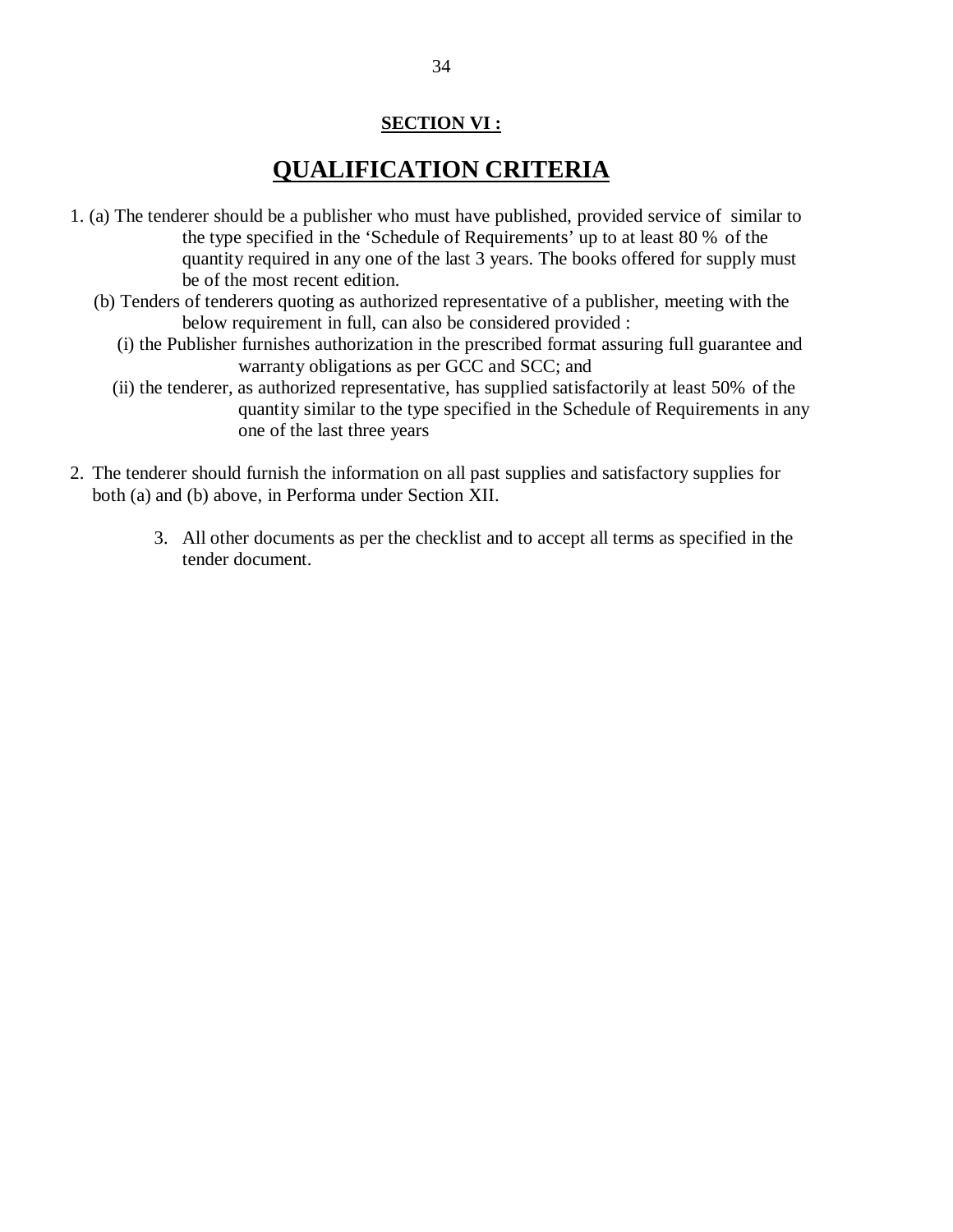Date: IFT No

To: (Name and address of purchaser)

Gentlemen and/or Ladies:

Having examined the Tender Documents including Addenda Nos............... *[Insert numbers]*, the receipt of which is hereby duly acknowledged, we, the undersigned, offer to supply and deliver....................................................... *(Description of Goods and Services)* in conformity with the said tender documents as may be ascertained in accordance with the Schedule of Prices attached herewith in the second cover (price bid) and made part of this tender.

We undertake, if our tender is accepted, to deliver the goods in accordance with the delivery schedule specified in the Schedule of Requirements.

If our tender is accepted, we will obtain a Bank guarantee in a sum equivalent to 100% of the Contract Price for the due performance of the Contract, in the form prescribed by the Purchaser.

We agree to abide by this tender for the Tender validity period specified in Clause of the ITT and it shall remain binding upon us and may be accepted at any time before the expiration of that period.

Until a formal contract is prepared and executed, this tender, together with your written acceptance thereof and your notification of award, shall constitute a binding Contract between us.

We undertake that, in competing for (and, if the award is made to us, in executing) the above contract, we will strictly observe the laws against fraud and corruption in force in India namely "Prevention of Corruption Act 1988".

We understand that you are not bound to accept the lowest or any tender you may receive. We clarify/confirm that we comply with the eligibility requirements as per ITT Clause 1 of the tender documents. Dated this ....... day of ............................ 2021

 $(jisinature)$ *(in the capacity of)* Duly authorized to sign Tender for and on behalf of \_\_\_\_\_\_\_\_\_\_\_\_\_\_\_\_\_\_\_\_\_\_\_\_\_\_\_\_\_\_\_\_\_\_\_\_\_\_\_\_\_\_\_\_\_\_\_\_\_\_\_\_\_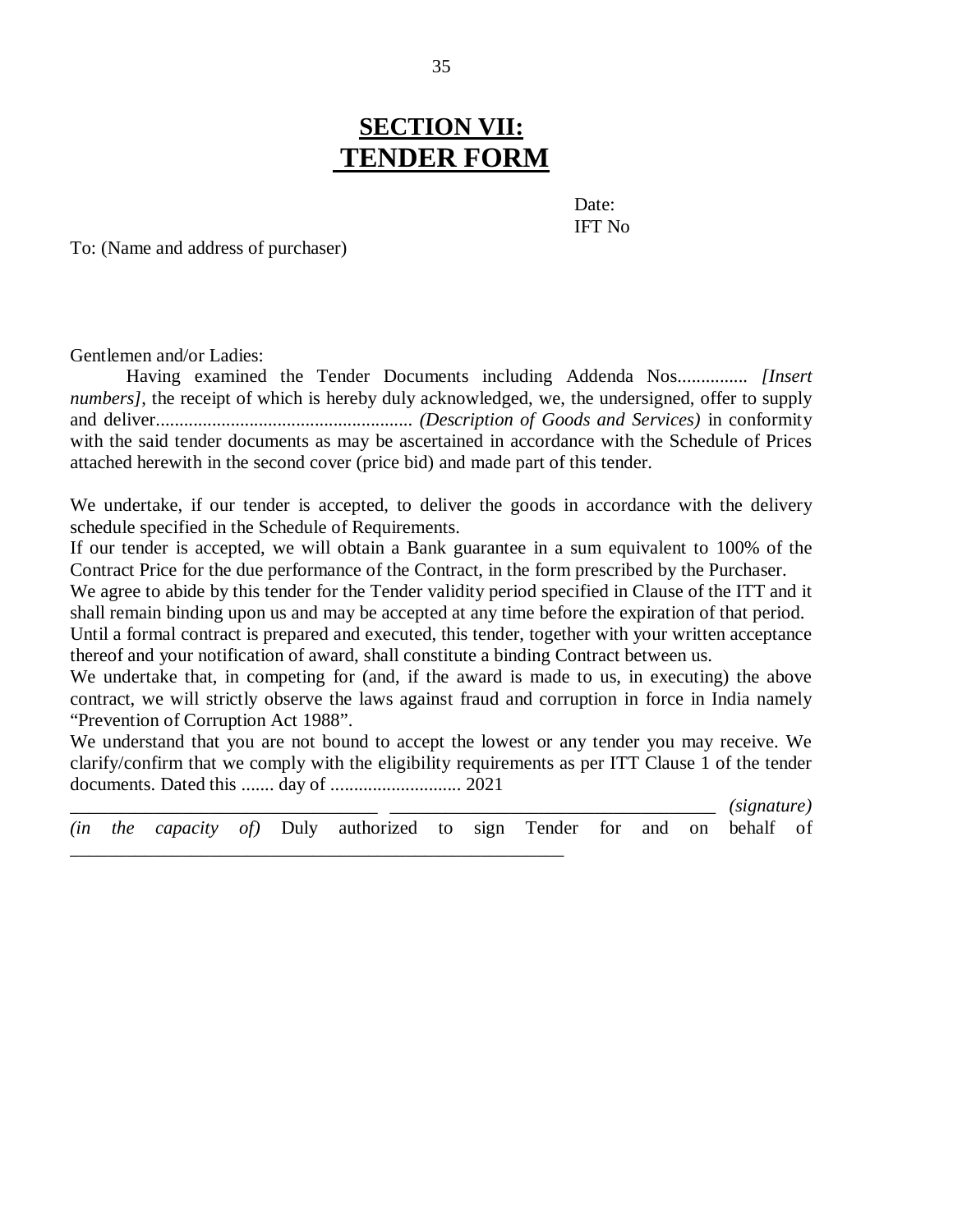#### **SECTION VIII:**

# **CONTRACT FORM**

**THIS AGREEMENT** made the .......day of.................................., 2021 Between .......................... *(Name of purchaser)* of .............. *(Country of Purchaser)* (hereinafter called "the Purchaser") of the one part and ..................... *(Name of Supplier)* of ......................... *(City and Country of Supplier)* (hereinafter called "the Supplier") of the other part :

**WHEREAS** the Purchaser is desirous that certain Goods and ancillary services viz., ..................................... *(Brief Description of Goods and Services)* and has accepted a tender by the Supplier for the supply of those goods and services in the sum of .............................. *(Contract Price in Words and Figures)* (hereinafter called "the Contract Price").

#### **NOW THIS AGREEMENT WITNESSETH AS FOLLOWS:**

1. In this Agreement words and expressions shall have the same meanings as are respectively assigned to them in the Conditions of Contract refered to.

2. The following documents shall be deemed to form and be read and construed as part of this Agreement, viz.:

- (a) the Tender Form and the Price Schedule submitted by the Tenderer;
- (b) the Schedule of Requirements;
- (c) the Technical Specifications;
- (d) the General Conditions of Contract;
- (e) the Special Conditions of Contract; and
- (f) the Purchaser's Notification of Award.
- 3. In consideration of the payments to be made by the Purchaser to the Supplier as hereinafter mentioned, the Supplier hereby covenants with the Purchaser to provide the goods and services and to remedy defects therein in conformity in all respects with the provisions of the Contract.
- 4. The Purchaser hereby covenants to pay the Supplier in consideration of the provision of the goods and services and the remedying of defects therein, the Contract Price or such other sum as may become payable under the provisions of the Contract at the times and in the manner prescribed by the Contract.

Brief particulars of the goods and services which shall be supplied/provided by the Supplier are as under:

| SL.            | <b>BRIEF</b>                           | <b>QUANTITY</b> | <b>UNIT</b> | Total        | <b>DELIVERY</b> |
|----------------|----------------------------------------|-----------------|-------------|--------------|-----------------|
| N <sub>O</sub> | <b>DESCRIPTION OF</b>                  | TO BE           | Price       | <b>PRICE</b> | <b>TERMS</b>    |
|                | <b>GOODS &amp; SERVICES   SUPPLIED</b> |                 |             |              |                 |
|                |                                        |                 |             |              |                 |
|                |                                        |                 |             |              |                 |
|                |                                        |                 |             |              |                 |
|                |                                        |                 |             |              |                 |
|                |                                        |                 |             |              |                 |

#### **TOTAL VALUE: DELIVERY SCHEDULE:**

**IN WITNESS** whereof the parties hereto have caused this Agreement to be executed in accordance with their respective laws the day and year first above written. Signed, Sealed and Delivered by the said ..................................................... (For the Purchaser) in the presence of:....................................... Signed, Sealed and Delivered by the said ..................................................... (For the Supplier) in the presence of:.......................................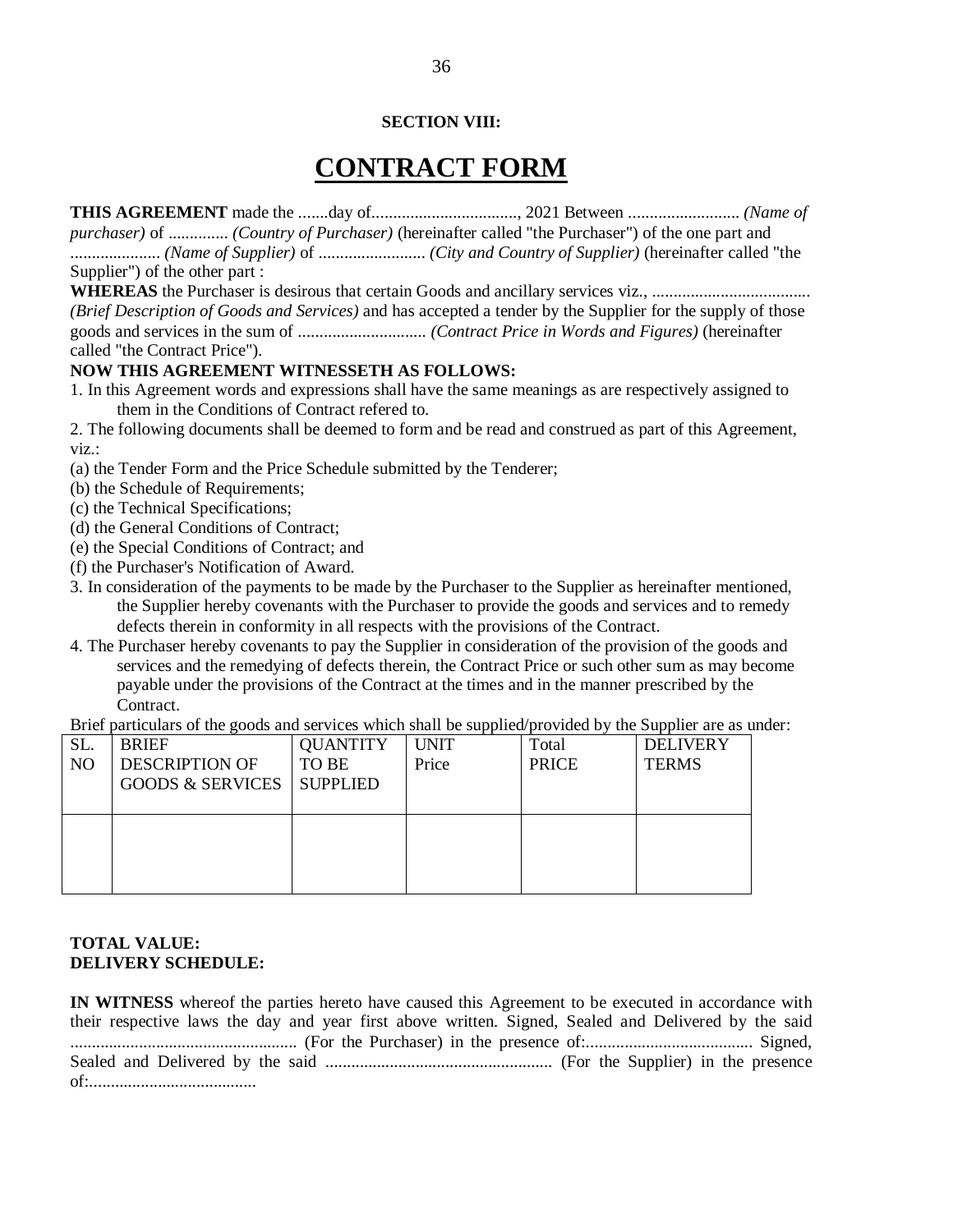## **SECTION IX PROFORMA FOR PERFORMANCE STATEMENT**

(Please see Clause 11.2 (b) of the Instructions to Tenders) Proforma for Performance Statement for the last Five years

IFT No. .................... Date of Opening ............... Time ............. Hours Name of the Firm: .................................................................................................................

| Orders<br>placed by<br>(Full<br>address of | Order No<br>and Date | Description<br>and<br>Quantity of<br>Goods | of  <br>Value<br>Order | of<br>Date<br>Completion<br>of Delivery<br>per<br>as | Remarks<br>indicating<br>reasons<br>late<br>for | Has<br>the<br>goods/equipments<br>been<br>satisfactorily |
|--------------------------------------------|----------------------|--------------------------------------------|------------------------|------------------------------------------------------|-------------------------------------------------|----------------------------------------------------------|
| Purchase)                                  |                      | ordered                                    |                        | contract<br>$\sqrt{2}$<br>Actual                     | delivery if<br>any                              | functioning.<br>(Attach<br>a                             |
|                                            |                      |                                            |                        |                                                      |                                                 | Certificate<br>from<br>the Purchaser)                    |
| $\mathbf{1}$                               | $\overline{2}$       | 3                                          | 4                      | 5                                                    | 6                                               |                                                          |
|                                            |                      |                                            |                        |                                                      |                                                 |                                                          |
|                                            |                      |                                            |                        |                                                      |                                                 |                                                          |
|                                            |                      |                                            |                        |                                                      |                                                 |                                                          |
|                                            |                      |                                            |                        |                                                      |                                                 |                                                          |
|                                            |                      |                                            |                        |                                                      |                                                 |                                                          |
|                                            |                      |                                            |                        |                                                      |                                                 |                                                          |
|                                            |                      |                                            |                        |                                                      |                                                 |                                                          |
|                                            |                      |                                            |                        |                                                      |                                                 |                                                          |
|                                            |                      |                                            |                        |                                                      |                                                 |                                                          |
|                                            |                      |                                            |                        |                                                      |                                                 |                                                          |
|                                            |                      |                                            |                        |                                                      |                                                 |                                                          |

**Signature and Seal of the Tenderer: ................................................................**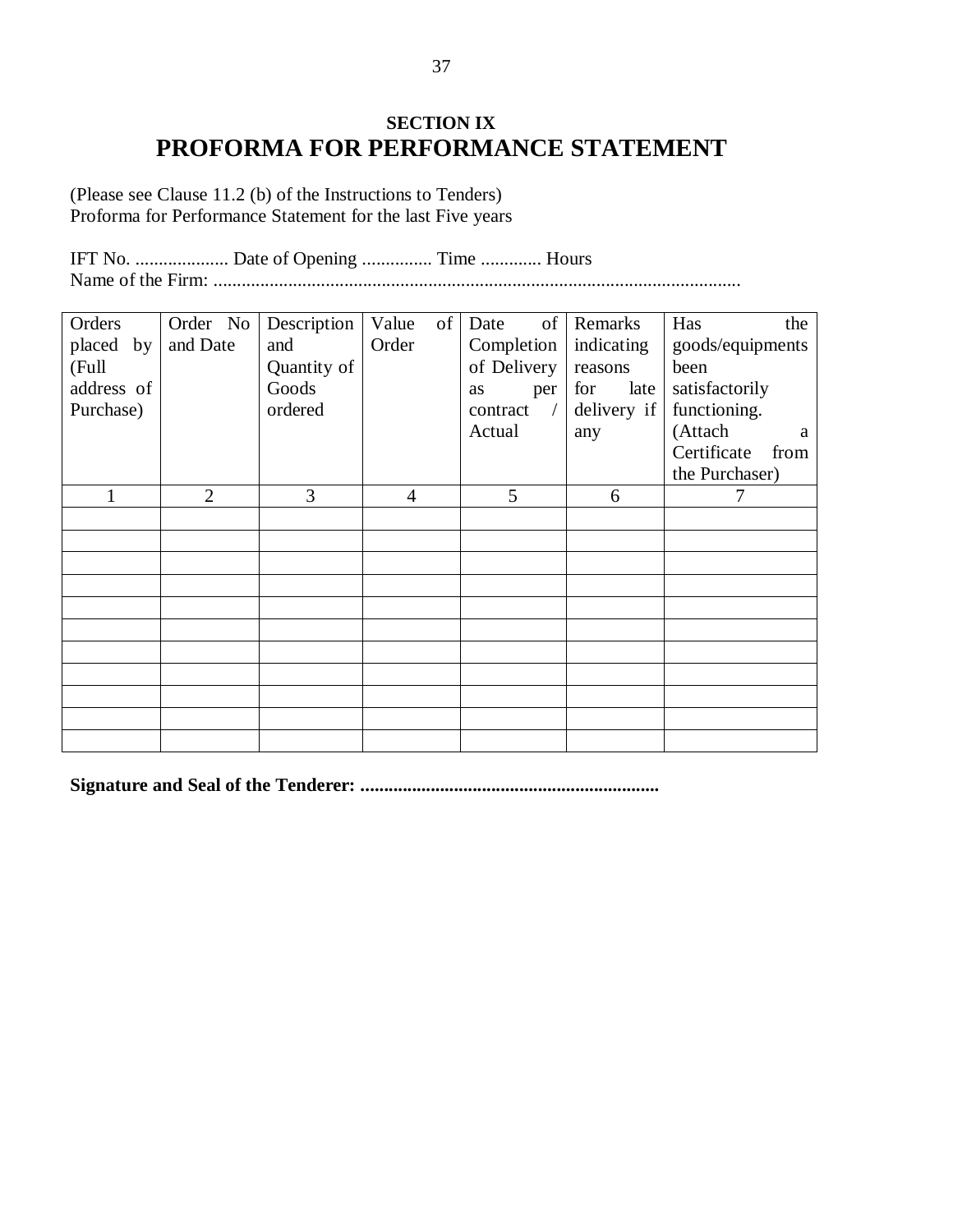# **SECTION X**

# **PUBLISHERS' AUTHORIZATION FORM**

To

Dear Sir:

IFT No.

We who are established and reputable Publishers of *(name and description of goods offered)*  having publication office press at (*address)* do hereby authorize M/s *(Name and address of Agent)*  to submit a tender, and sign the contract with you for the books published by us against the above IFT.

No company or firm or individual other than M/s are authorized to tender, and conclude the contract for the above goods Published by us, against this specific IFT.

We will supply only latest editions.

Yours faithfully,

 (Name) (Name of manufacturers)

Note: This letter of authority should be on the letterhead of the publisher and should be signed by a person competent and having the power of attorney to legally bind the publisher It should be included by the Tenderer in its tender.